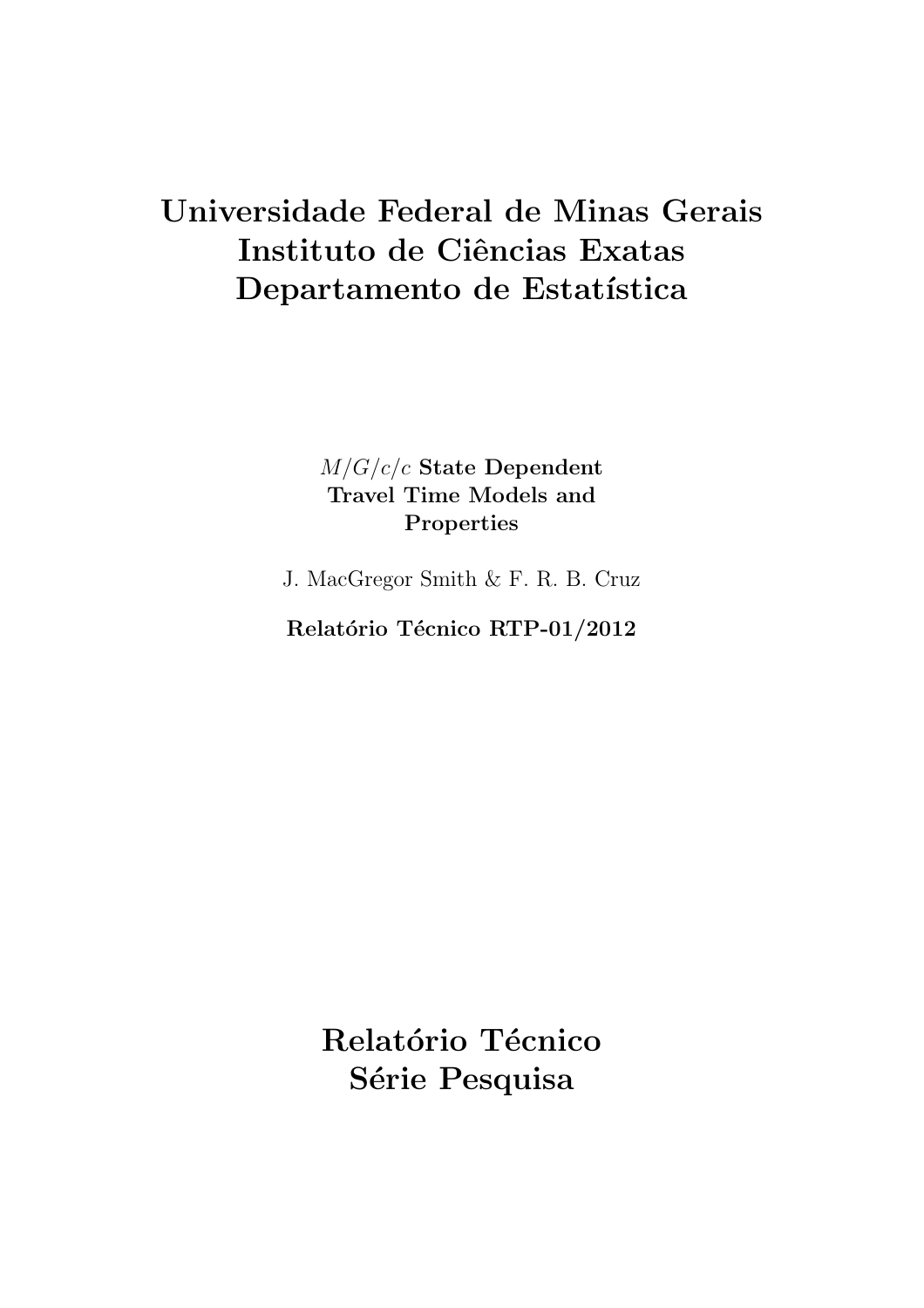# M/G/c/c State Dependent Travel Time Models and Properties

J. MacGregor Smith<sup>∗</sup> F. R. B. Cruz†‡

jmsmith@ecs.umass.edu fcruz@est.ufmg.br

February 29, 2012

 $Abstract - One of the most important$ problems in today's modeling of transportation networks is an accurate estimate of travel time on arterial links, highway, and freeways. There are a number of deterministic formulas that have been developed over the years to achieve a simple and direct way to estimate travel times for this complex task. These formula are briefly reviewed and also a new way to compute travel time over arterial links, highway, and freeways, is presented based on an analytical state dependent  $M/G/c/c$  queueing model. One of the features of the  $M/G/c/c$  model is that it agrees with the theoretical three-phase traffic flow model. We show that the  $M/G/c/c$ model provides a quantitative foundation for three-phase traffic flow theory. An important property shown with the  $M/G/c/c$  model is that the travel time function is not convex, but S-shaped (i.e. logistics curve). Extensive analytical and simulation experiments are shown to verify the S-shaped nature of the travel time function and the use of the  $M/G/c/c$  model's method of estimation of travel time over vehicular traffic links as compared with traditional approaches. Finally, it

is shown that the point-of-inflection of the Sshaped curve represents the threshold point where the traffic flow volume switches from Free Flow to Congested Flow.

Keywords — Transportation;  $M/G/c/c$ ; travel time; approximations.

# 1 INTRODUCTION

**N** OST design and analysis studies of transportation networks need to estimate in some way the travel time over the traffic network segments. This is a fundaost design and analysis studies of transportation networks need to esti-**1** mate in some way the travel time over mental but difficult problem because of congestion, natural variability of rates of travel, time of day, road and weather conditions, driver characteristics, and vehicle types. The traffic flow process is essentially a stochastic (random) process. Since this is a random process, one needs to estimate the probability distribution of the number of vehicles along a roadway in order to compute the desired performance measures of the roadway such as throughput, queueing delays, average number of vehicles along the segment and the utilization of the roadway segment. It is important to have an accurate formula since the use of this formula is critical to transportation planning and traffic assignment activities.

# 1.1 Motivation and Purpose

In this paper, we illustrate the special properties of a queueing approach to traffic modeling. Part of the reason for this is to show that through the

<sup>∗</sup>Department of Mechanical and Industrial Engineering, University of Massachusetts Amherst, Massachusetts 01003

<sup>&</sup>lt;sup>†</sup>Departamento de Estatística, Universidade Federal de Minas Gerais, 31270-901 - Belo Horizonte - MG, Brazil. Partially funded by Brazilian Agencies CNPq, FAPEMIG, and PRPq-UFMG.

<sup>‡</sup>Corresponding author.

DocNum 2012229-783 1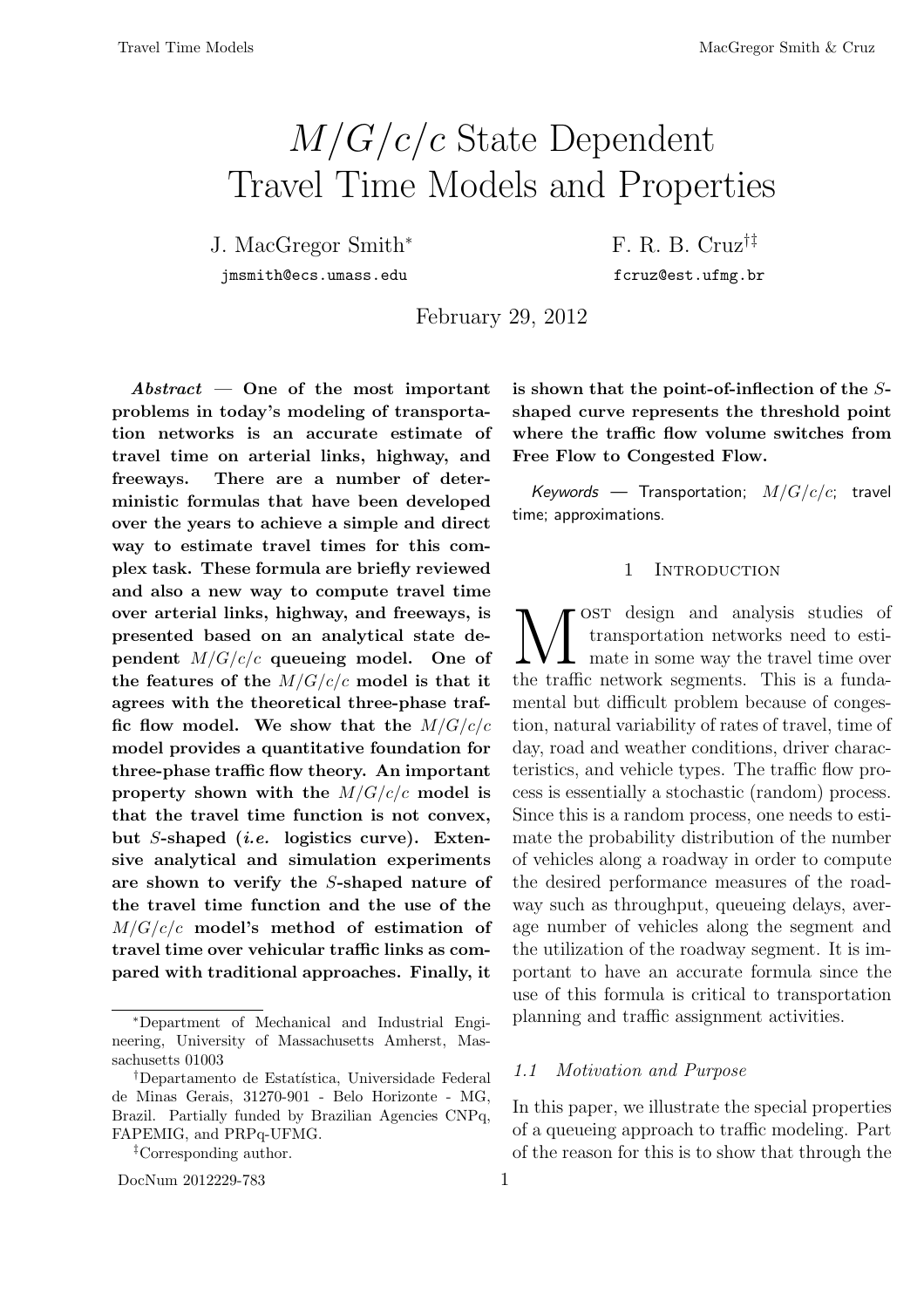queueing approach, it helps to explain the often frustrating experience that drivers face when there is severe congestion on roadways. Figure 1 illustrates the sudden bottleneck effects and decreasing throughput which can occur while driving along a roadway at the lone occupant speed (maximum speed),  $V_1 = 50$  mph respectively for a freeway stretch of one mile and one lane wide. Thus, as illustrated in Figure 1, there is a halt to the monotonic increase in throughput, then a sudden decrease, and finally a leveling off. These phantom effects of sudden slow-downs are also related to the empirical approach and understanding of the three-phase flow of traffic theory developed by Kerner (2004).

Another feature of this paper is to develop an approach to understanding what type of travel time formula will result from the queueing approach. This is motivated by the following situations and examples.

For example, in estimating the amount of fire insurance for a community's fire protection, insurance companies often utilize a simple formula to estimate the response time for an engine company to respond to a fire. While the fundamental response time is a stochastic process, the insurance companies will often use a deterministic formula to estimate this response time. In fact, one formula often used is based upon linearregression research by Hausner et al. (1974) and is the following:

$$
T = 0.66 + 1.77D,
$$

where:

- $T :=$  time in minutes to the nearest 1/10 of a minute;
- $0.66 := a$  vehicle acceleration constant for the first 1/2 mile traveled;
- $1.77 := a$  vehicle speed constant validated for response distances ranging from 1/2 miles to 8 miles;
- $D :=$  Euclidean distance based upon twodimensional Cartesian coordinates from the engine company location to the fire location.

DocNum 2012229-783 2

This formula was derived in a RAND Corporation study in New York city and is still used as a predictive tool. The formula is somewhat dated and is derived from empirical data in Yonkers, New York, but appears to be a very practical one (Insurance Services Office, 2011).

Another situation is in the traffic planning area, which is considered a crucial component since stable transportation systems are one of the main factors that contribute to a higher quality of life. Indeed, Buriol et al. (2010) propose an algorithm to solve a user equilibrium model (which describes the behavior of users on a given traffic network), while maintaining the system optimum model solution (which describes a traffic network operating at its best operation). This algorithm is based on a convex approximation to represent the cost of traveling along each arc, as a function of the flow on the arc (more on traffic assignment models on the classical book of Sheffi, 1985). This is a relevant area of research since any improvement is significant because of the many millions of dollars that are spent every day on traffic issues, as reported by Arnott and Small (1994).

There have been many formula developed over the years for estimating roadway traffic travel times. Why is there any need for another formula? First of all, it is important that the theoretical formula reflect as close as possible what happens in reality. If the understanding of the travel time phenomenon is not empirically and theoretically sound, then all the models based on the formula are deficient.

Secondly, if one can easily compute a more accurate estimate of travel time in congested environments, then this will be an important boost to its application in traffic modeling and traffic network design. As might be expected, one does not get something from nothing. In order to achieve a more accurate estimate, the tradeoff is that more computation work has to be done, yet the real benefit here will be a better approximation to the quantitative measure for congested highway traffic. With the advent and proliferation of powerful computer processors (even in cell phones and their web inter-connectivity), the computation times should not become ex-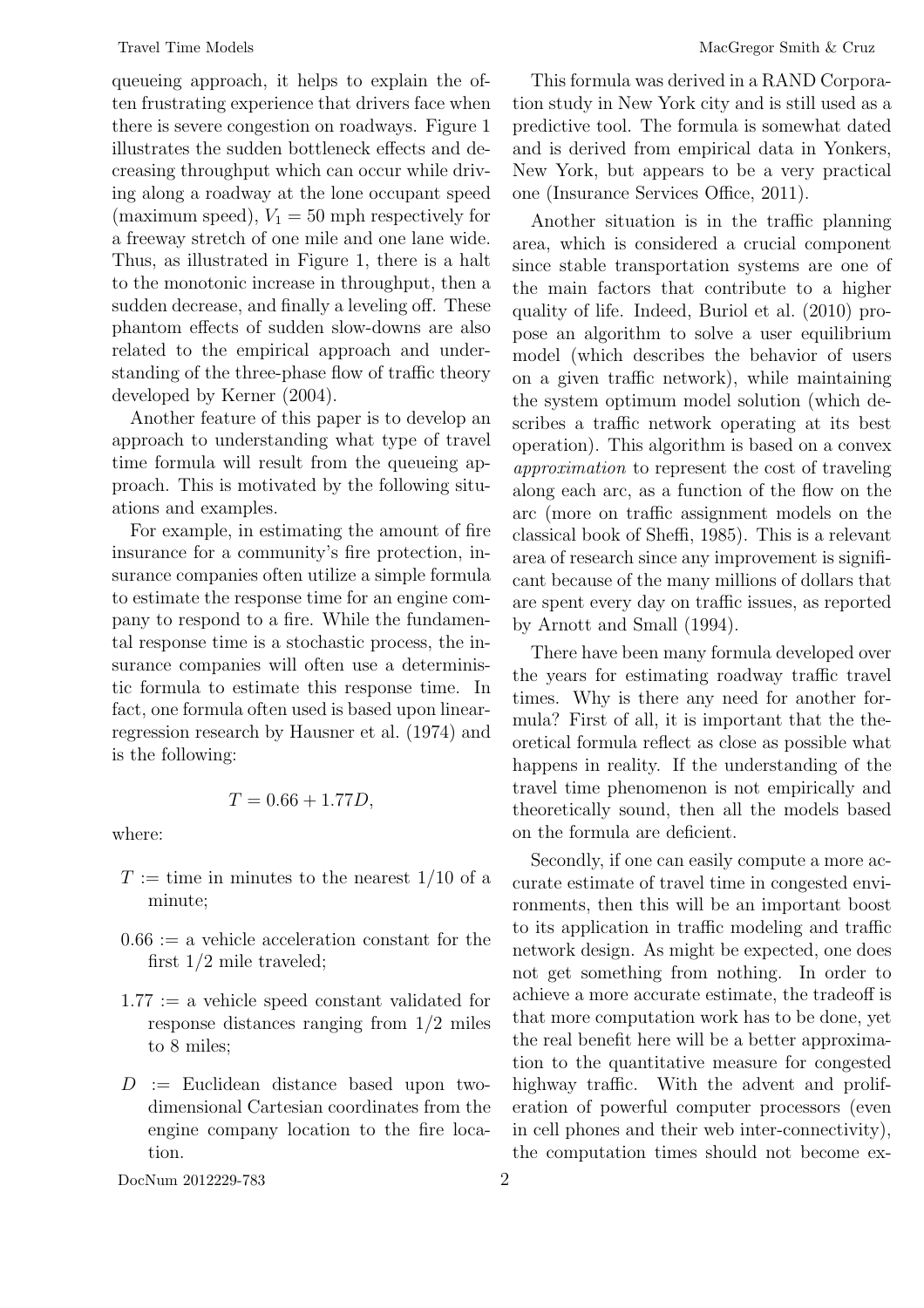

Figure 1: Freeway Throughput for  $V_1 = 50$  mph (left) and Phase transitions (right)

traordinary.

# 1.2 Outline of Paper

Section 2 presents a survey of relevant literature on the computation of travel times in particular the Bureau of Public Roads (1964) formula and a new formula by Akçelik  $(1991)$ . Section 3 presents the  $M/G/c/c$  model and its derivation and computation of travel times along highway segments. Section 4 compares the  $M/G/c/c$ model with the Bureau of Public Roads (1964) formula and the new formula by Akçelik (1991). Section 5 examines some incidents and bottlenecks and compares the  $M/G/c/c$  approach with the other travel time models. Section 6 summarizes and concludes the paper.

# 2 Problem and Literature Review

In traffic assignment and evacuation planning models, a travel time delay function is necessary in order to express the relationship between the traffic flow volume and the expected delay on the traffic link. Numerous formulas have been constructed over the past 40 years for this purpose, among some of them are the contributions by the following authors: BPR (Bureau of Public Roads, 1964); Davidson (1966); Rose et al.  $(1989)$ ; Spiess  $(1990)$ ; Akçelik  $(1991)$ ; and Dowling et al. (1998). There are even other formulas not mentioned, but the above sample is considered representative.

# 2.1 Criteria of Formula

In one of the previous papers, Spiess (1990) has recommended a series of seven guidelines for a well-behaved delay function. If one posits a function  $f(x)$  where x represent the ratio of volume to capacity  $v/k$  then Spiess recommends the following properties the function should maintain (Horowitz, 1991):

- 1.  $f(x)$  should be strictly monotone increasing.
- 2.  $f(0) = 1$  and  $f(1) = 2$ . In other words, the function should yield the free flow travel time at zero volume and twice the free flow travel time at capacity.
- 3.  $f'(x)$  should exist and be strictly monotone increasing, i.e. the derivative is representative of a convex function. A convex function is desirable for optimization purposes.
- 4.  $f'(1) = \alpha$ , the exponent in the BPR function, i.e. the function has only a few welldefined parameters.
- 5.  $f'(x) < M\alpha$ , where M is a finite positive constant, i.e. the function should be finite for all volumes.
- 6.  $f'(0) > 0$ , the derivative is positive at zero volume.
- 7. The evaluation of  $f(x)$  should not take more computation time than does the evaluation of the corresponding BPR function.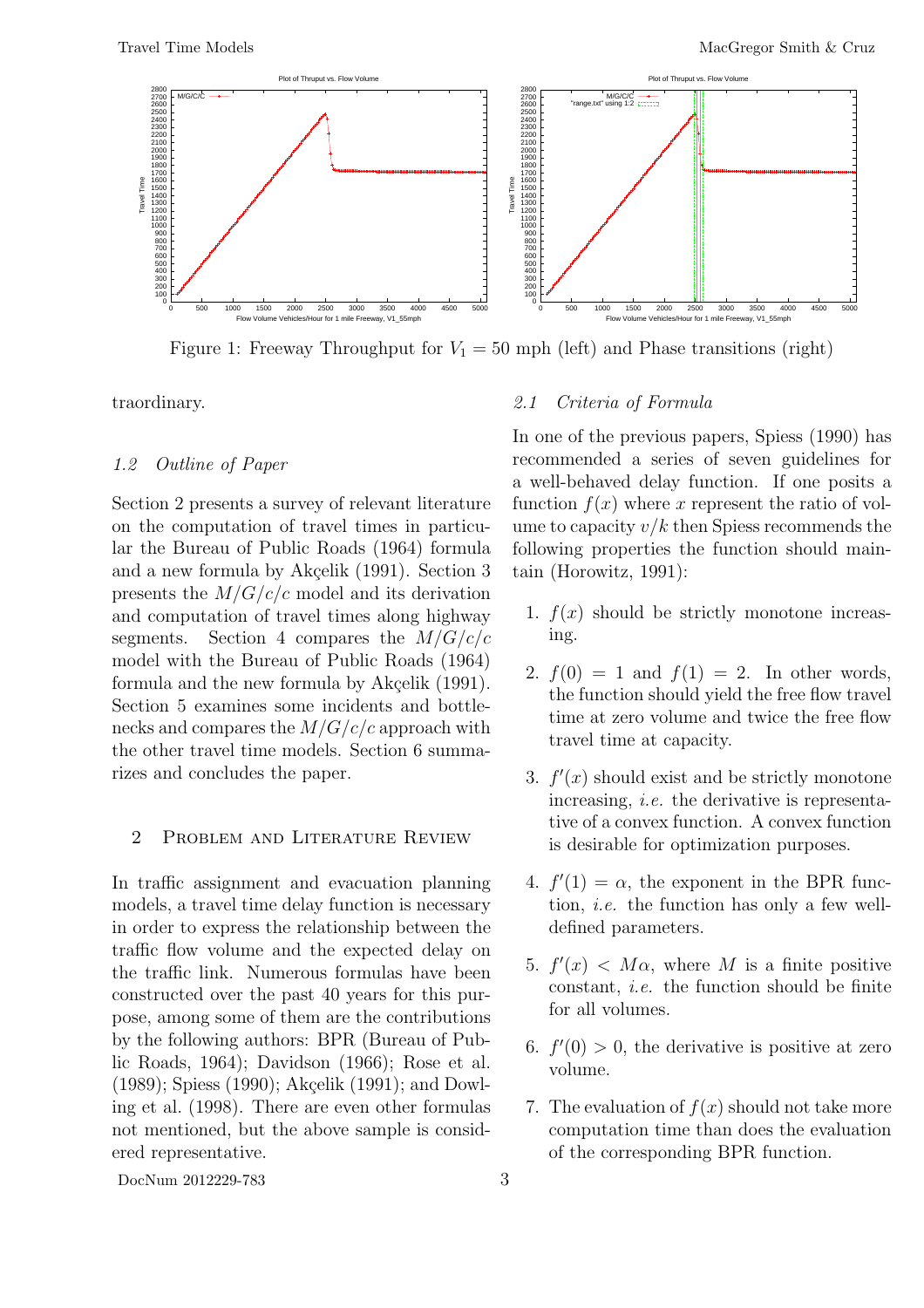These guidelines are interesting because they can be used to compare alternative formulas. There is some argument that criterion  $#2$  should be relaxed (Horowitz, 1991), since there is no intuitive rationale for such a criterion besides to ensure compatibility with the well known BPR type functions (Spiess, 1990), and that the third and seventh standards are inhibiting and should be dropped. The seventh criterion is of some import since if the calculations are excessive, then it will create convergence problems in the traffic assignment calculations.

Based upon a recent study of Dowling et al. (1998), the BPR function and its updated equivalent and that of Akçelik's will be examined in detail. The state dependent model and its travel time estimate will then be presented and finally we will compare all three functions.

# 2.2 Two-Phase Traffic Models

In two-phase traffic flow theories, the argument is that there are only two phases of vehicular traffic flow: 1) Free Flow and 2) Congested Flow. There are empirical data which show a strong correlation between the flow rate Q and vehicle density  $\rho$ , so that there is an upper boundary at the maximum point of free flow that corresponds to also a critical density value (see Kerner, 2004, pages 22–26). This two-phase traffic flow is illustrated in Figure 2. Some of the formula based upon two-phase traffic flow theory are now reviewed.



Figure 2: Two-Phase Traffic Theory

DocNum 2012229-783 4

# 2.2.1 BPR Formula

The BPR formula (Bureau of Public Roads, 1964) is probably the most well-known formula used in estimating travel delay. It was developed in 1964 using data from the Highway Capacity Manual (Transportation Research Board, 2000). The formula is:

$$
t = t_f [1 + \alpha(x)^{\beta}],
$$

where:

- $t :=$  predicted travel time over the road segment.
- $t_f$ : = travel time at the free-flow speed.
- $v := \text{traffic volume (symonymous with traffic)}$ flow rate).
- $k :=$  practical capacity (usually defined as 80%) of actual capacity).
- $x := v/k$  ratio of volume to capacity.
- $\alpha := 0.15$  which is the ratio of free flow speed to the speed at capacity.
- $\beta := 4.0$  how abruptly the curve drops from the free-flow speed.

### 2.2.2 Criticism of the BPR formula

First of all, we must recognize the importance of the BPR formula (Bureau of Public Roads, 1964), since it is probably the most widely used one. This classical formula has been considered by a legion of researchers (e.g., see Prashker and Bekhor, 2000; Bell and Cassir, 2002; Braess, 1968; Braess et al., 2005; Nagurney and Qiang, 2009; Buriol et al., 2010; Zheng and Liu, 2010, to cite a few) and it is not but recently that comparisons questioning the supremacy of the BRP formula started to appear in the literature (see García-Ródenas et al., 2006; Ghatee and Hashemi, 2009; Cruz et al., 2010b).

Since the BPR formula is an empirically based model, there have been a number of criticisms of the values of the parameters set in the model.

Dowling et al. (1998) recommend an updated version of the parameters as follows: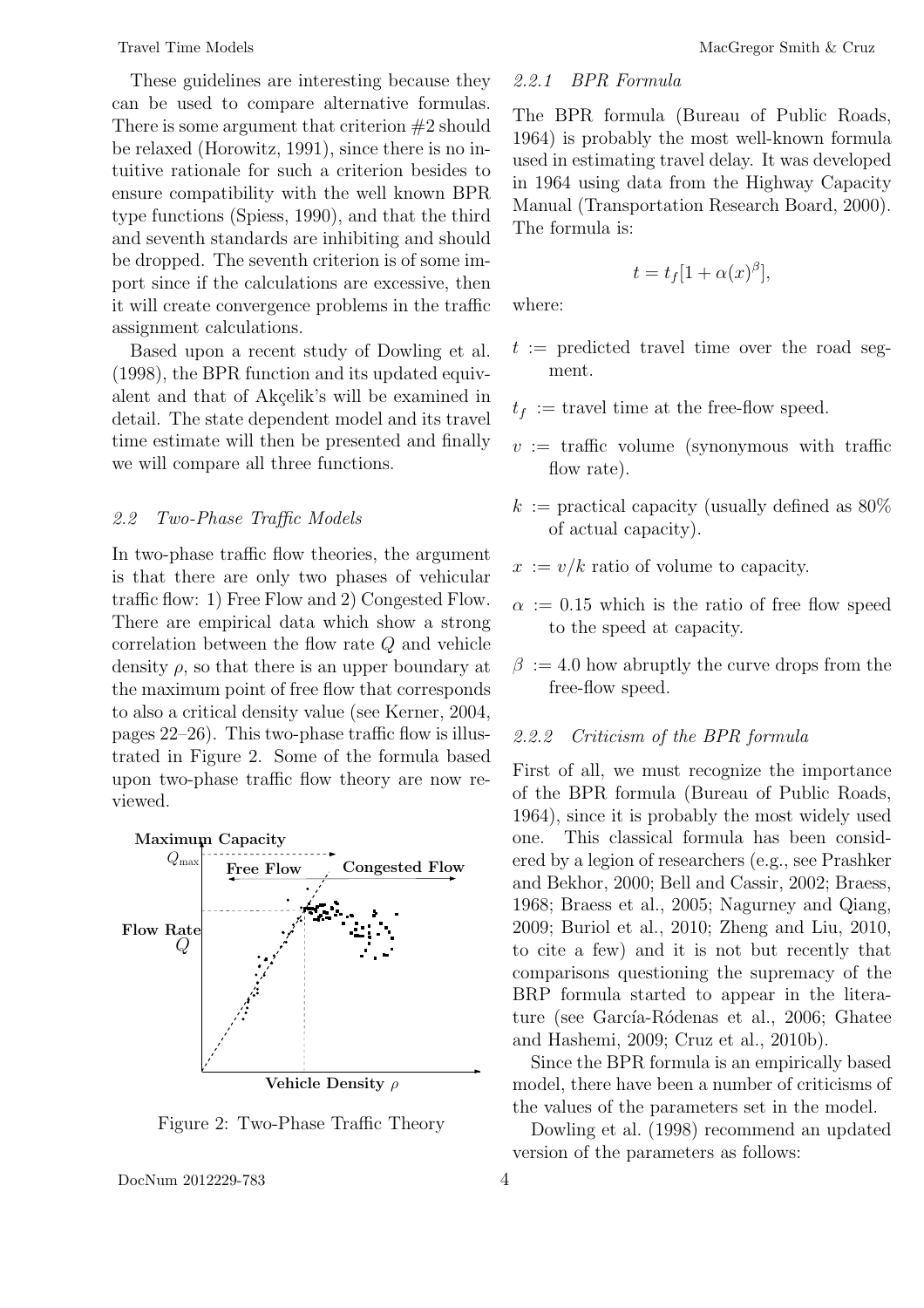$\alpha := 0.05$  for signalized facilities and 0.20 for all other facilities.

 $\beta := 10.0$ 

The resulting speed-flow curve is flatter than the original BPR curve for  $v/k$  ratios  $< 0.70$  and the new curve drops more quickly in the vicinity of capacity  $v/k = 1.00$ . We will defer to Dowling et al. (1998) for their experiments and rationale for these adjustments.

# 2.2.3 Akçelick's Formula

Akçelik (1991) developed his travel delay formula based on the steady-state delay equation for a single channel queueing system. A timedependent form of the delay equation was then arrived at using a coordinate transformation method:

$$
t = t_f + \left[ 0.25T\left( (x - 1) + \sqrt{(x - 1)^2 + 8\frac{J_A}{QT}x} \right) \right]
$$

where:

- $t := \text{average travel time per unit distance}$ (hours/km).
- $t_f :=$  travel time at the free-flow speed (hours/km).
- $x := v/k$  ratio of volume to capacity (also called the degree of saturation).
- $T :=$  the flow period (hours) (typically one hour)

$$
Q := \text{capacity} (\text{veh/hr})
$$

 $J_A := \text{a delay parameter.}$ 

The delay parameter  $J_A$  ensures that the delay equation will predict the desired speed of traffic when demand is equal to capacity. In fact, Akçelik (1991) has the following equation to calculate this quantity:

$$
J_A = \frac{2Q}{T}(t_c - t_f)^2,
$$

where:

DocNum 2012229-783 5

 $t_c :=$  rate of travel at capacity.

The suggested values for the delay parameter are presented in Table 1.

Table 1: Suggested Values for  $J_A$  (Akçelik, 1991)

| Facility Type |     | veh/hr<br>$\,c\,$ |  |
|---------------|-----|-------------------|--|
| Freeway       |     |                   |  |
| Expressway    | 100 | 1800              |  |
| Arterial      |     | 1200              |  |
| Collector     |     | 900               |  |
| Local Street  |     |                   |  |

We will follow these suggested values in the experiments. Now let us examine an alternative theory based upon a three-phase traffic flow model.

# 2.3 Three-Phase Traffic Models

, modeling, so that in Congested Flow there are This section is based on Kerner's research and the proposition that three-phases occur in traffic two additional phases, Synchronized Flow and Wide-Moving Jam Flow as follows.

Free Flow:

1) Free Flow Traffic;

Congested Flow:

- 2) Synchronized Flow;
- 3) Wide-Moving Jam Flow.

One of the features of Kerner's work (Kerner, 2004) is that he only seems to be interested in the empirical foundation for the three-phase traffic flow models. Kerner's approach is a qualitative theory. Kerner argues that the emergence of a moving jam  $(J)$  occurs after the phase transition from free-flow  $(F)$  to synchronized flow (S) (see Kerner, 2004, page 145), i.e.,

# $F \to S \to J$ .

This notion of phase transitions as we shall argue is similar to what happens for the  $M/G/c/c$ model. Notice that we do not mean to imply that the three-phase models are widely accepted and that consistency with them lends credence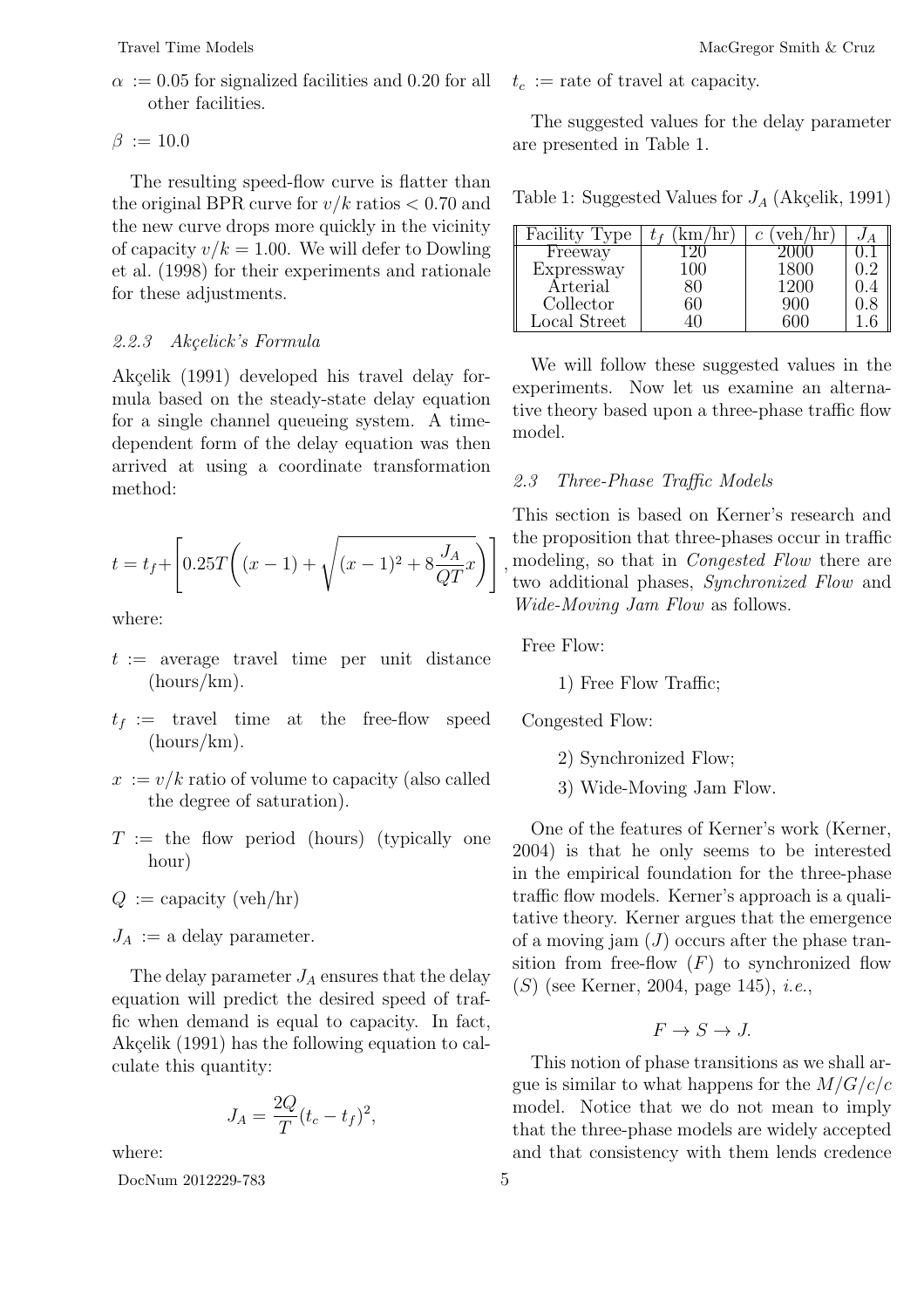to our  $M/G/c/c$  model. Notable studies along these lines include Schónhof and Helbing (2009), which calls the theory into question on theoretical and empirical grounds, and Treiber et al. (2010), which demonstrate that the phenomena originally said to arise only from three-phase models could also be found in suitably specified two-phase models. These are studies regarding travel time estimation in the context of considerably recent and on-going research on travel time monitoring.

Figure 3 illustrates the relationship between the flow rate of vehicular traffic and the density of vehicles in the three-phase traffic flow theory. This diagram is modeled after Kerner's book (see Kerner, 2004, page 148).  $F \rightarrow S$  illustrates the free flow  $(F)$  until there is some bottleneck as which  $(S)$  occurs. Within the S phase, self compression of the vehicles comes into play and the density increases and this self compression is due to what Kerner calls the "pinch effect". Finally, the  $S \rightarrow J$  occurs and the wide-moving jam results.



Figure 3: Kerner's Three Phase Diagram

# 3  $M/G/c/c$  State Dependent Model

The argument here is to assume that travel time is a random variable and that it is a function of the volume of traffic along the road segment. This road segment has a finite length and width and these together with the vehicle sizes create a finite queueing situation Figure 4. Thus, it is important here in this model to account for the

DocNum 2012229-783 6

length of the roadway segment not only its width as this will directly affect capacity. Figure 4 illustrates four traffic lanes (road segments) which underly the basic relationship of the  $M/G/c/c$ approach.



Figure 4: Basic Road Segment Finite Capacity Queue

# 3.1 Basic Relationships

In the basic road segment model, the maximum number of vehicles allowed on a road segment is captured by the (jam density)  $C$  is:

$$
C = \rho L W,\tag{1}
$$

where:

- $\rho := \text{jam density parameter}(\text{veh/min-lane})$ , normally ranging from 185-265 veh/mi-lane;
- $L :=$  Length of the road segment (miles or km);
- $W :=$  Width of the road segment (# lanes).

Notice that neither the BPR (Bureau of Public Roads, 1964) or Akçelik's (Akçelik, 1991) model takes into account the finite length and width of the road segments. We feel that this is a distinct disadvantage of these prior models. While Akçelik's model is based on a singlechannel queue, the model that follows is actually a queueing model for the traffic road segment, not an analogous model.

That all highway segments have finite capacity which we will define as C is based upon the geometry of the roadway, number of lanes, and natural geography and topography where the roadway resides is perhaps an obvious observation. However, the implications of the finiteness are very critical for all that is to follow. Since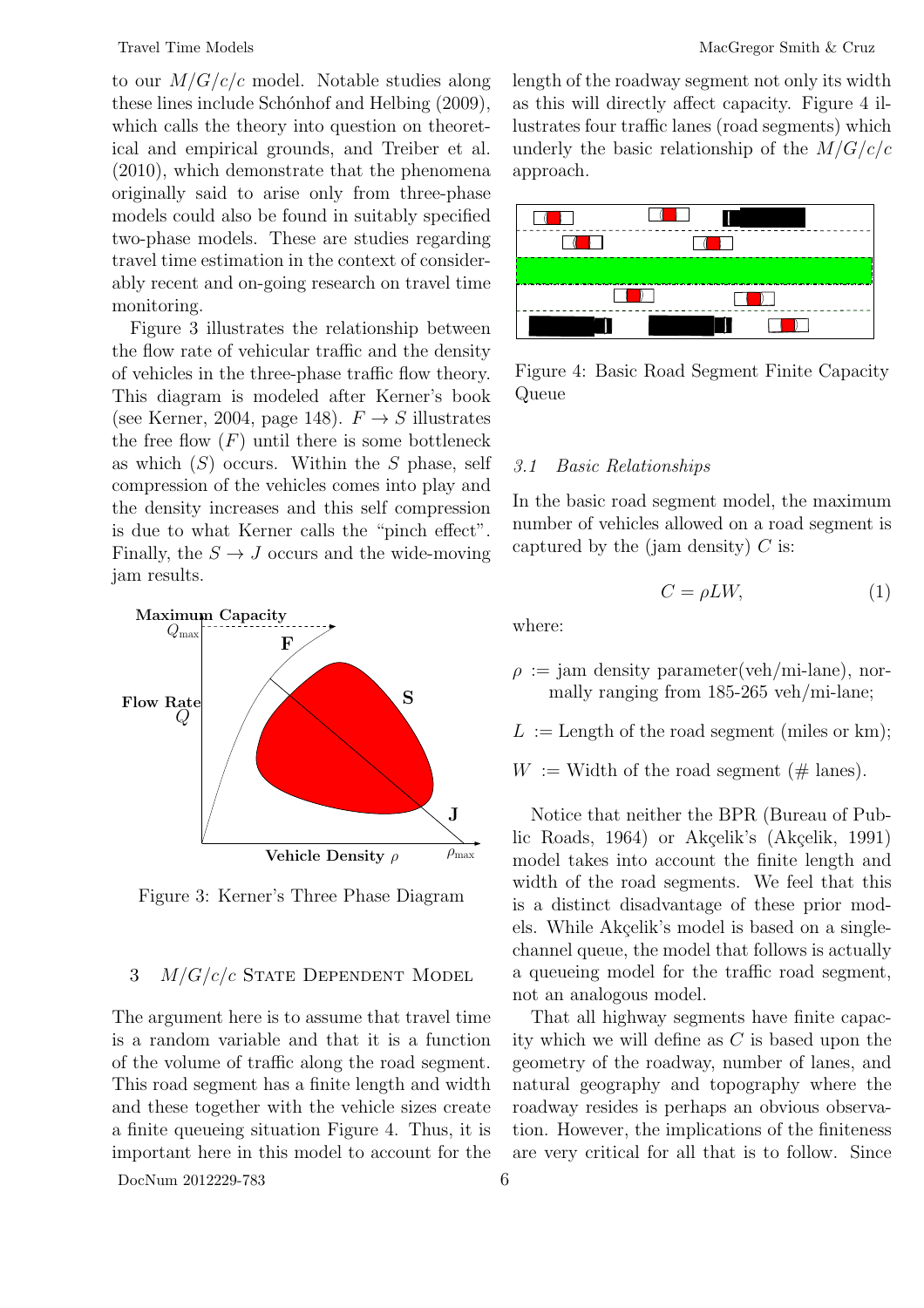there is a bounded length and width and depending upon the jam density, the highway can only handle a finite number of vehicles. One could argue that the bounding of the length is arbitrary, yet there are natural features of a highway such as changes in slope, plateaus and valleys, and the presence or absence of on- and off-ramps which naturally gives a finite bound to L.

The state dependent model is a stochastic model which requires one to compute the probability distribution of the number of vehicles along a roadway as a function of the density of vehicular traffic traveling down the road segment. The speed-density curves which normally describe the vehicle speed along a segment will be used by the state dependent model to calculate the probability of the number of vehicles along the road segment. Once this probability distribution is found, the mean time to traverse the segment can be computed.

It is important to point out that the state dependent model is both a macro-level as well as a micro-level traffic model. It incorporates the macro behavior of individual cars through the state dependent curves, yet models each individual car traveling the highway segment. Each individual vehicle along the highway segment has its speed adjusted dynamically to the number of vehicles traveling along the segment. As one vehicle enters or leaves the segment, all the other vehicles still on the segment have their speeds adjusted. Whatever speed density curve is appropriate to the highway segment can be utilized in the state dependent model. Another important notion for the  $M/G/c/c$  model is that there is no queue or queue discipline. The vehicle is either on the highway segment or it is not.

Figure 5 on the right displays plots of a subset of classical empirical traffic stream models  $(a)$ – $(f)$  as a function of density which have been incorporated into the state dependent queueing models (see Jain and MacGregor Smith, 1997). The figure on the left illustrates similar curves for pedestrian traffic and their empirical counterparts (see Yuhaski and MacGregor Smith, 1989, for further details). The striking similarity to the speed-density curves indicates that the results developed in this paper for vehicle model-

DocNum 2012229-783 7

ing applies also to pedestrian traffic flow modeling (Yuhaski and MacGregor Smith, 1989). It is felt that many other particulate flows have also this exponential decay of speed and density.

Classical macroscopic traffic studies by Greenshields and Greenberg have documented these linear and exponential decay functions for vehicular traffic (see May, 1990), and the statedependent models can capture this macroscopic behavior. An important observation here is that any empirical curve can be utilized in the segments of the traffic studies through the queueing representation. One is not restricted to one single fixed speed-density curve. This yields a great deal of flexibility for the approach, which is not readily affordable in other approaches, except perhaps simulation (Cruz et al., 2005, 2010a). The problem with simulation is that it is very expensive from a computational running time and storage viewpoint to dynamically update the service rate of each vehicle in the traffic segment as a function of density of traffic in the segment. This is not a problem for the analytical models.

Over many years, a generalized model of the  $M/G/c/c$  Erlang loss queueing model for this service rate decay which can model any service rate distribution (linear, exponential, . . . ) has evolved (Cheah and MacGregor Smith, 1994). It is a special case of an Erlang Loss model.

# 3.2 Derivation of Probabilities

The basic probability distribution for a linear congestion model and an exponential congestion model will be shown. The probability distribution is critical to the performance measures and especially the travel time function. Some of the details of this development are deferred to previous articles (Jain and MacGregor Smith, 1997; Yuhaski and MacGregor Smith, 1989).

# 3.3 Linear Congestion Model

The linear congestion model is based on the idea that the service rate of the servers in the  $M/G/c/c$  queueing model is a linear function of the number of occupants in the system. This is basically the approach of Greenshields (see May, 1990). It is worthwhile mentioning though that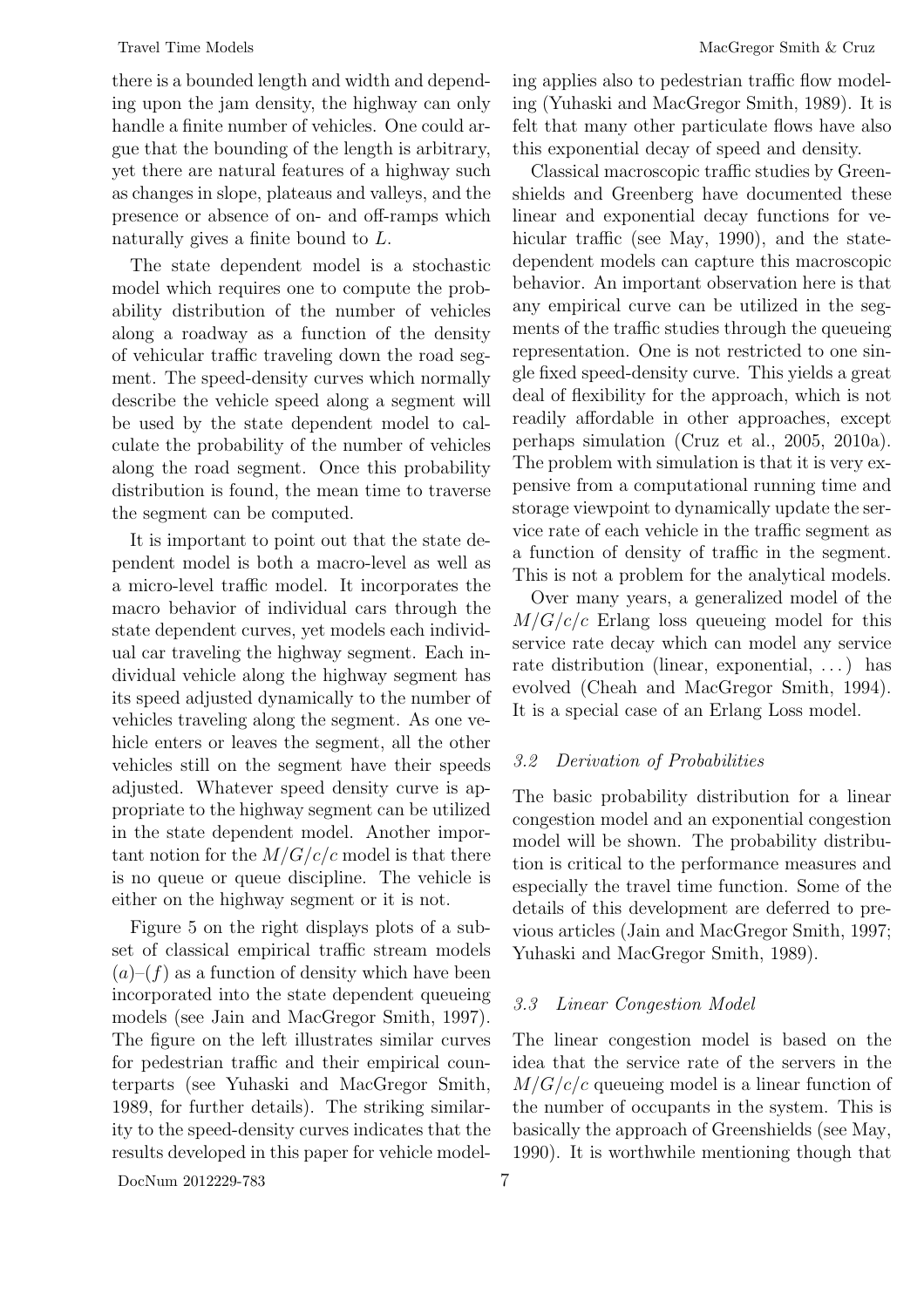

Figure 5: Approximation of Empirical Pedestrian/Vehicular Speed-Density Curves

linear/exponential models which do not contain the loss feature are also possible, for instance  $G/G/1$  models (Vandaele et al., 2000).

A linear congestion model can be developed where the vehicle speed of a single vehicle is  $V_n$ and as it approaches the jam density  $C$  of the road segment  $V_n \to 0$ . For this reason, since a vehicle population of  $n = C + 1$  is impossible,  $V_n = 0$  is set for all  $n \geq C + 1$ .

Thus, if  $V_1 :=$  average travel speed of a lone vehicle and  $V_{C+1} = 0$ , then:

$$
V_n = \frac{V_1}{C}(C + 1 - n). \tag{2}
$$

Equation (2) gives the vehicle-speed of n vehicles in a single lane. Note that the service rate,  $r_n$ , of each of n vehicles in the lane, is the average of the inverse of the time it takes these individuals to traverse the length of the lane; therefore,

$$
r_n = V_n / L. \tag{3}
$$

DocNum 2012229-783 8

Using Equation (2), this gives us,

$$
r_n = \frac{V_1}{CL}(C + 1 - n). \tag{4}
$$

The service rate of the queueing system (overall) is equivalent to the number of servers in operation (i.e., occupied) multiplied by the rate of each server. Since all  $n$  servers, in a statedependent  $M/G/c/c$  queueing model, operate at the same rate,  $r_n$ , we have,

$$
\mu_n = nr_n = \frac{V_1}{CL}(C+1-n)n.
$$
 (5)

Expressions for the state probabilities are derived by substituting the expression for  $\mu_n$ , Equation (5), into the Chapman-Kolmogorov equations for solving the probabilities of a single queue:

$$
p_n = \frac{\lambda^n}{\prod_{i=1}^n \mu_i} p_0, \text{ for } n = 1, \cdots, C, \qquad (6)
$$

and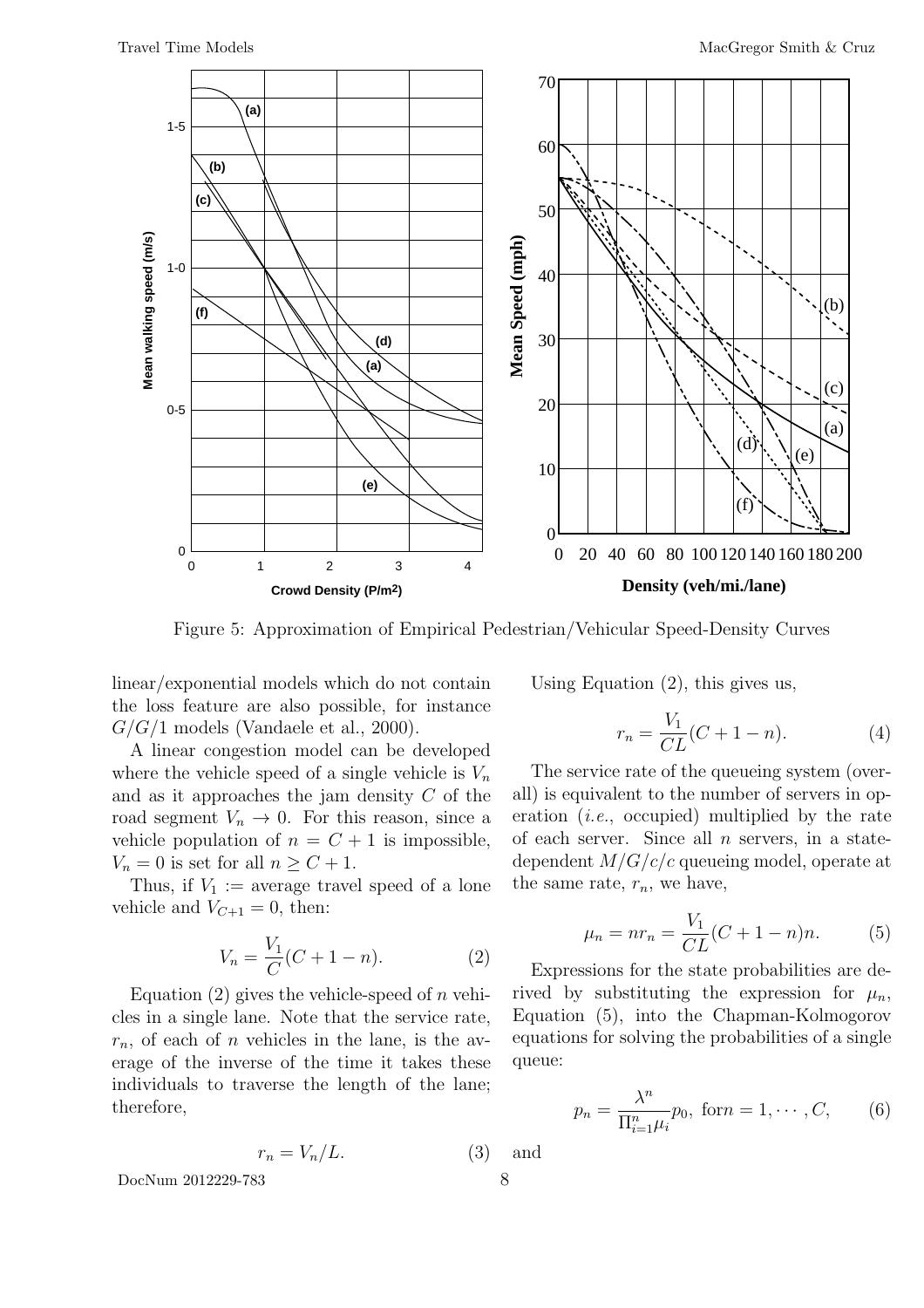$$
\frac{1}{p_0} = 1 + \sum_{n=1}^{C} \left\{ \frac{\lambda^n}{\left[ \prod_{i=1}^n \mu_i \right]} \right\},
$$

 $(7)$ 

to obtain Equations (8) and (9):

$$
p_n = \frac{\lambda^n}{\left(\frac{V_1}{LC}\right)^n \prod_{i=1}^n (C - i + 1)i} \ p_0,\tag{8}
$$

$$
\frac{1}{p_0} = 1 + \sum_{n=1}^{C} \left\{ \frac{\ell^n}{\Pi_{i=1}^n (C - i + 1)i} \right\},\qquad(9)
$$

where  $V_1 := \text{free-flow speed}, \text{ and } \ell = \lambda LC/V_1.$ Note that  $L$  is expressed in meter (or miles) and  $\lambda$  is expressed in hour<sup>-1</sup>. Thus, Equations (15) and (16) gives us the desired probability distribution for the linear congestion model.

# 3.4 Exponential Congestion Model

In developing the exponential congestion model, assume that,  $r_n$ , the service rate of each of the n occupied servers, is related to the number of vehicles by an exponential function. The form of the exponential function is based on the equation for the vehicle-speed, as depicted by relation  $(10).$ 

$$
V_n = V_1 \exp\left[-\left(\frac{n-1}{\beta}\right)^{\gamma}\right].\tag{10}
$$

Parameters  $\beta$  and  $\gamma$  are found by fitting points to the curve in Figure 5. Parameters  $\beta$  and  $\gamma$  will be referred to as the scale and shape parameters respectively. By carefully approximating the positions of three representative points among the curves in Figure 5, the following sample coordinates are utilized:

$$
V_n = 62.5 \text{ mi/hr at } \delta = 1/LW \text{ veh/min-lane}
$$
  

$$
\Leftrightarrow n = 1
$$

$$
V_n = 48.0 \text{ mi/hr at } \delta = 20 \text{ veh/min-lane}
$$
  

$$
\Leftrightarrow n = a = 20LW
$$

$$
V_n = 20.0 \text{ mi/hr at } \delta = 140 \text{ veh/min-lane}
$$
  

$$
\Leftrightarrow n = b = 140LW
$$

DocNum 2012229-783 9

Fitting the points  $(1, V_1), (a, V_a),$  and  $(b, V_b)$ gives one the algebraic relationships shown below:

$$
\gamma = \ln\left[\frac{\ln(V_a/V_1)}{\ln(V_b/V_1)}\right] / \ln(\frac{a-1}{b-1}),\qquad(11)
$$

$$
\beta = \frac{a - 1}{[\ln(\frac{V_1}{V_a})]^{1/\gamma}} = \frac{b - 1}{[\ln(\frac{V_1}{V_b})]^{1/\gamma}}.
$$
 (12)

See Jain and MacGregor Smith (1997) for further details. One should select different points to fit the curve when the free-flow speed  $V_1$  changes.

Combining Equations (11), (12) and (10) gives,

$$
r_n = \frac{V_1}{L} \exp\left[-\left(\frac{n-1}{\beta}\right)^{\gamma}\right],\tag{13}
$$

where  $V_1$  is the free-flow speed. Therefore, one can express the overall service rate of the  $M/G/c/c$  queueing model as,

$$
\mu_n = nr_n = n \frac{V_1}{L} \exp\left[-\left(\frac{n-1}{\beta}\right)^{\gamma}\right].
$$
 (14)

Equations for the state probabilities are obtained by substituting the expression for  $\mu_n$ , Equation  $(14)$ , into Equations  $(6)$  and  $(7)$ :

$$
p_n = \frac{\lambda^n}{\prod_{i=1}^n i\left(\frac{V_1}{L}\right) \exp\left\{\left[-\left(\frac{i-1}{\beta}\right)^\gamma\right]\right\}} p_0, \quad (15)
$$

where

$$
\frac{1}{p_0} = 1 + \sum_{n=1}^{C} \left\{ \frac{\lambda^n}{\prod_{i=1}^n i(\frac{V_1}{L}) \exp[-(\frac{i-1}{\beta})^{\gamma}]} \right\}.
$$
 (16)

Note that  $V_1$  can be expressed in miles per hour (mph) or kilometers per hour  $(km/h)$ , L is expressed in miles or meters, and  $\lambda$  is expressed  $\sin \arctan 1$ .

For both the linear and exponential congestion models, the expected delay is found by computing the average number in the queue, then dividing by the effective arrival rate  $\lambda$ . The effective arrival rate  $\lambda = \lambda(1 - p_C)$ . From Little's Law, one knows that:  $L = \lambda * W$ , but since there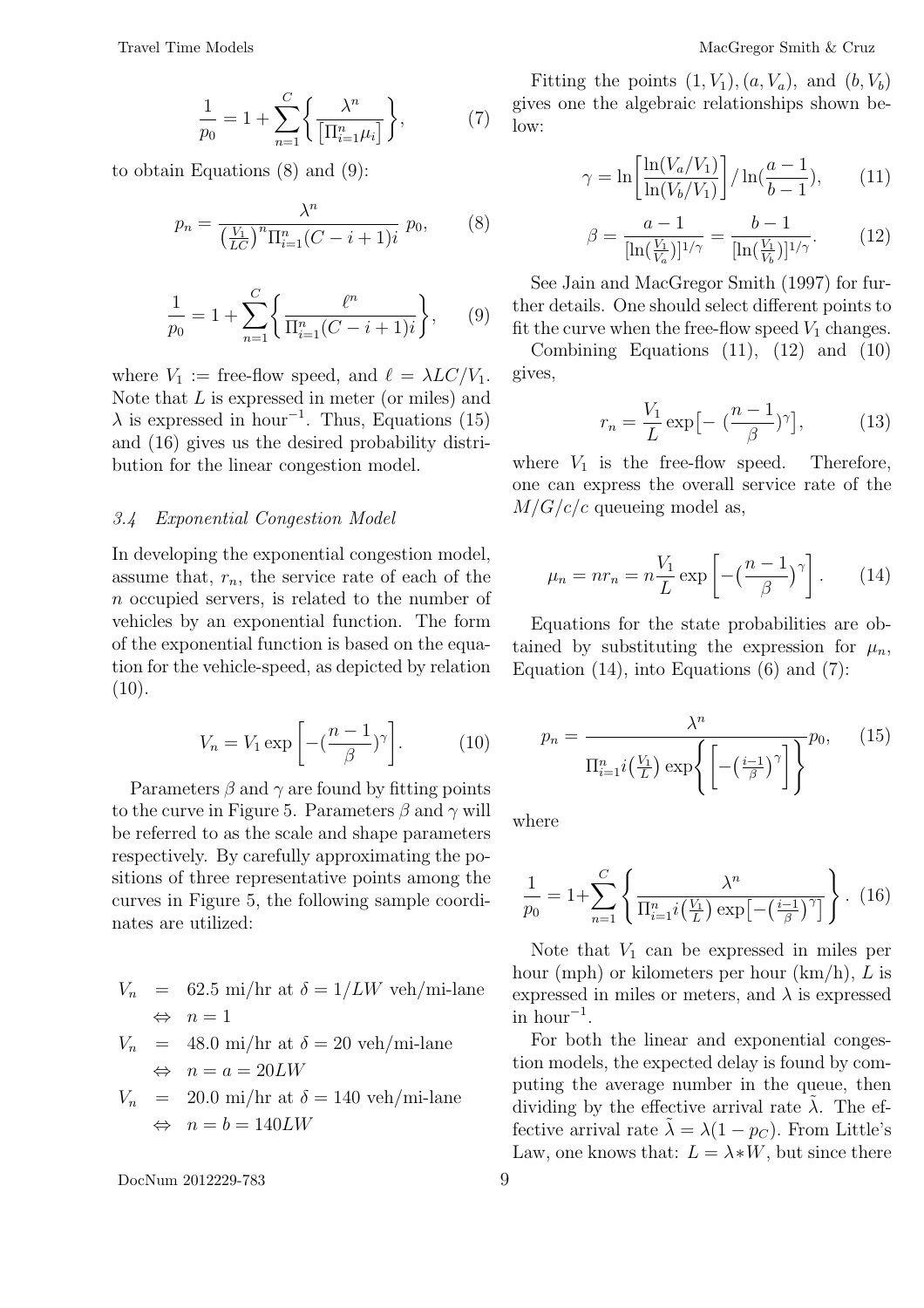Travel Time Models **MacGregor Smith & Cruz** 

exists a finite capacity queue, then  $L = \lambda * W$ and since  $W \equiv t$  then one achieves:

$$
t = \tilde{\lambda}^{-1} \sum_{n=0}^{C} p_n n.
$$

It would be most fortunate if one could achieve a closed form expression of the travel time delay formula, but this does not appear to be possible because  $t$  is a complex function of  $C$  in the probability calculations. One could fix C and derive such a function, but it would be tedious to deal with all these functions since there could be thousands of such functions.

# 3.5 Performance Metrics of  $M/G/c/c$  queues

One of the unique properties of the  $M/G/c/c$ models as they relate to the three-phase models of Kerner (2004) is that they can possibly explain the transition from free-flow to synchronized flow and from synchronized flow to widemoving jam. This will be explained in the graphs of the throughput function for the  $M/G/c/c$ queue and its relationship to the average travel time along the highway segment and the number of vehicles along the segment.

Figure 6 illustrates for a one mile, one lane highway segment  $(V_1 = 55 \text{ mph})$ , the maximum throughput, travel time, and number of vehicles  $(i.e. the WIP)$  on the segment at the point-ofinflection. The point-of-inflection is 2675 veh/hr and it is an important indicator of the phase transitions of the traffic flow volumes. We wish to illustrate how to compute the point-ofinflection of the travel time model and its ramifications.

## 4 Expected L, W Calculations

In this section of the paper, the travel time calculations of the three different models over a freeway segment are illustrated for varying lengths  $L = 1, 2, 5, 10$  miles and variations in the traffic volumes.

In the experiments that follow, a one-lane freeway road segment was assumed with  $V_1$  = 62.5 mph  $\equiv$  100 km/h. The capacity  $k =$ 2400 vph was set from the Highway Capacity



Figure 6: Key Functional Relationships between Throughput, Travel Time and Traffic WIP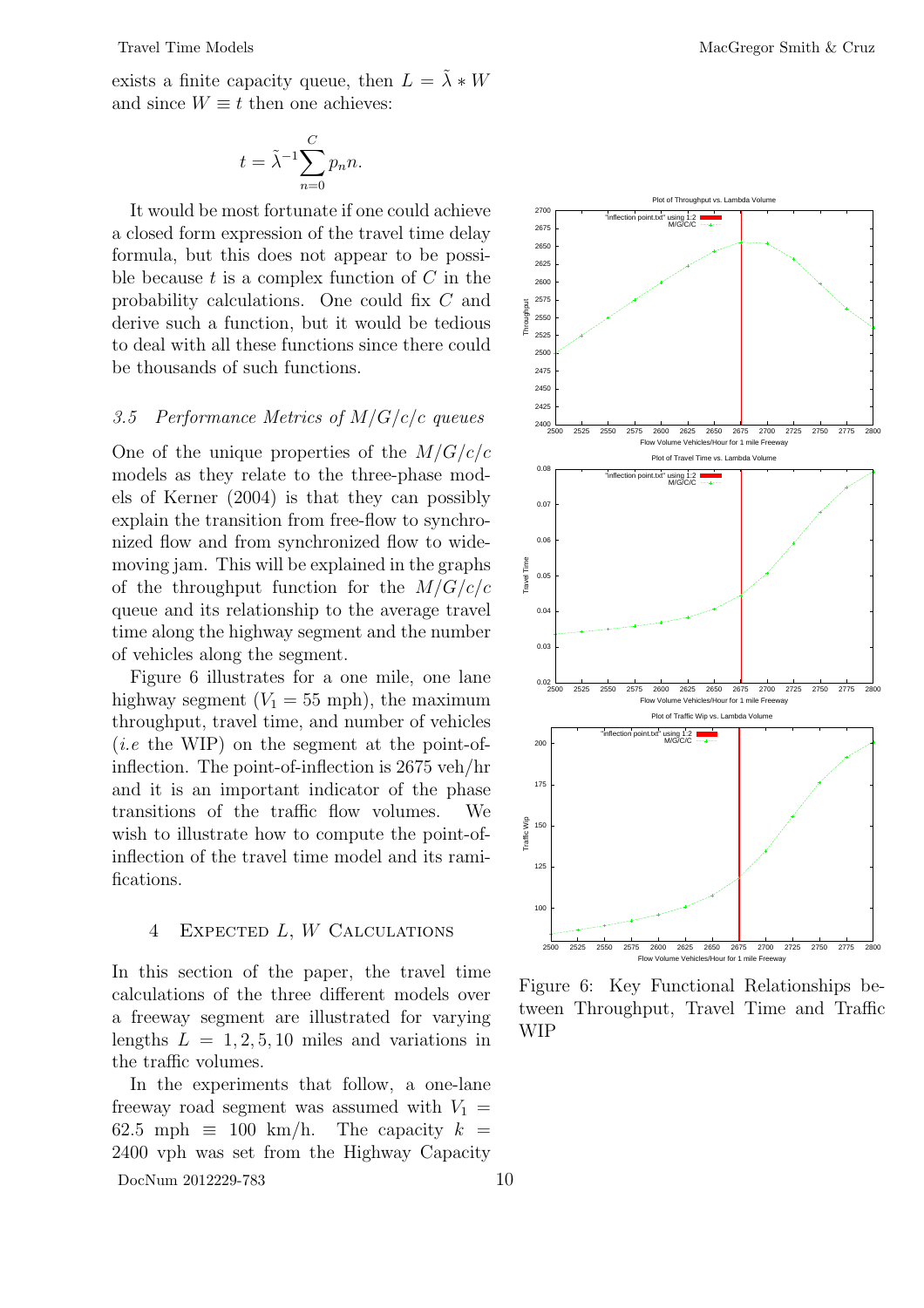Manual (Transportation Research Board, 2000). The BPR formula used had the modified parameter values  $\alpha = 0.20, \beta = 10$ , and for Akçelik's model the delay parameter and time value were set  $J_A = 0.10$  and  $T = 1.0$  respectively. For the  $M/G/c/c$  experimental results, a jam density of 200 veh.mi-lane was assumed and all other parameters for the linear and exponential models were used as defined previously.

Additionally, a discrete-event digital simulation model (Cruz et al., 2005) was run to confirm the accuracy of the solutions generated. The simulations took place on a PC, CPU Pentium II 400 MHz, 256 MB RAM, under Windows NT 4.0 operating system. The simulation times were set to 20 hours, with a burn-in period of 10 hours. In order to compute 95% confidence intervals, 30 replications were performed. Longer and shorter simulation time settings were tried but the results (not shown) were not significantly different.

# 4.1 Linear State Dependent Model

As seen in Figures 7 and 8, probably the most significant result is that the travel time function of the  $M/G/c/c$  model is S-shaped, it is not convex (see Guideline  $#3$ ). This property is not necessarily bad since it means that the function is quasi-concave, but it is not convex. It is important to see from the curve, that the travel time  $\frac{dt}{d\lambda}$  is not monotone increasing, but actually  $\frac{dt}{d\lambda} \to 0$  for some threshold value of the arrival rate or the traffic demand  $\lambda$ . This threshold value of traffic demand  $\lambda$  is thus a limiting value for the volume to capacity ratio,  $x = v/c$ . It does appear from all the curves that in the linear state dependent model, there is an upper limit near 2100 vph approximately when the vehicles will start to slow down which is consistent with the estimated capacity  $c = 2400$  vph. Therefore, the derivative of the travel time formula of the  $M/G/c/c$  model goes to zero around this point.

This leveling off of the travel time function makes sense because as the traffic volume approaches the jam density, it will slow down and monotonically increase in value, but not stop altogether, since unless impeded by an incident, the traffic will keep moving. Notice that average speed is meant here since even without an incident traffic has the stop-and-go behavior in very heavy conditions.

Table 2 shows analytical and simulated performance measures for the linear model, namely the blocking probability  $p_C$ , the throughput  $\theta$ , the expected number of cars on the road link  $E(Q)$ , the expected service time  $E(T)$ , and the cpu time to run the simulation. The confidence intervals are certainly too narrow to be noticed in the figures but are instructive because they are showing the low variability of the estimates and the close agreement between the  $M/G/c/c$ model and the simulation.

Figure 9 illustrates a comparison of the linear analytical and simulation values for the 1, 2, 5, and 10 mile experiments respectively starting from the top left hand figure.

# 4.2 Exponential State Dependent Model

As in the linear state dependent model, the travel time curve for the exponential state dependent curve is also S-shaped. This is illustrated in Figures 10 and 11. For the exponential model, which is perhaps more realistic for traffic segments, it does not rise so steeply and abruptly as is the case for the linear model. The linear model more abruptly reduces the speed as the usage gets closer to the capacity  $C$ , unlike the exponential model, which is smoother.

One important aspect of the exponential  $M/G/c/c$  model is that it always achieves Guideline  $#2$  of Spiess's guidelines in that it predicts that the travel time is at least twice the free-flow time at capacity. Also, the  $M/G/c/c$ model is more pessimistic than the other two models, but this makes sense since the travel speed on the link is dynamically adjusted by the speed-density curve as the traffic density increases.

As one can see, when the length of the freeway section is short, Akçelik's model (Akçelik, 1991) is similar to the state dependent model but when the length of the freeway is up to 10 miles, Akçelik's model does not capture the congestion delay. The BPR model (Bureau of Public Roads, 1964) seems to agree pretty well with the state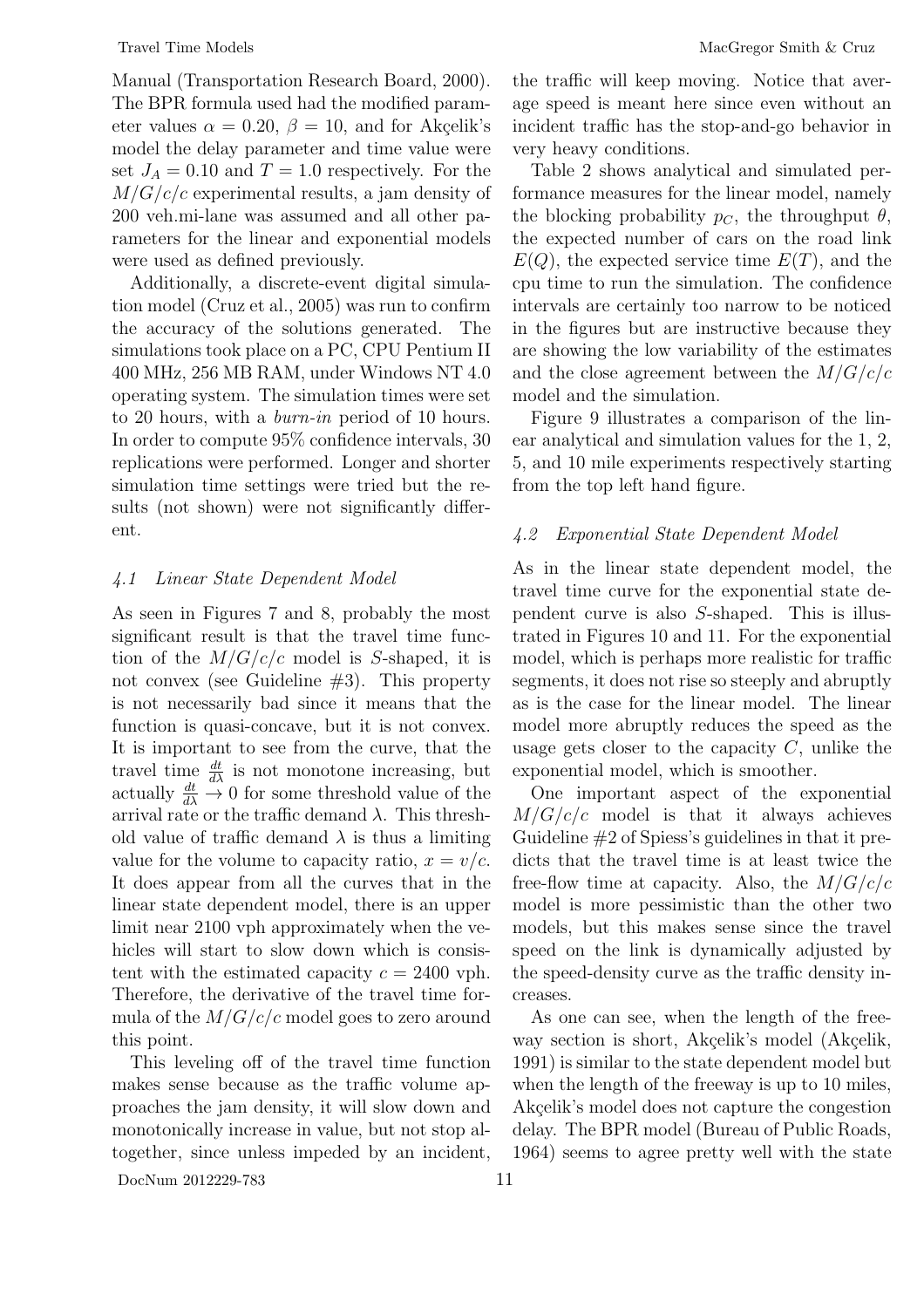

Figure 7: 1 and 2 Mile Linear Model Vehicular Traffic Flows



Figure 8: 5 and 10 Mile Linear Model Vehicular Traffic Flows

dependent model in that the BPR curves follow closely the state-dependent model, except that they are more optimistic in the lower volumes and go off to infinity at higher volumes.

Table 3 shows all performance measures and their respective confidence intervals, the blocking probability  $p<sub>C</sub>$ , the throughput  $\theta$ , the expected number of cars on the road link  $E(Q)$ , the expected service time  $E(T)$ , and the cpu time to run the simulation.

Figure 12 illustrates a comparison of the exponential analytical and simulation values for the 1,2,5 and 10 mile experiments starting from the top left hand figure. As a result of this set of experiments, we have the first proposition, which declares that:

Proposition 1: The travel time function of the linear, exponential, or any general state dependent speed-density distribution models of the  $M/G/c/c$  model is non-convex.

DocNum 2012229-783 12

This is a resulting property derived from the underlying dynamics of the speed-density function in the  $M/G/c/c$  model and the experimental results shown in the paper. As the traffic along a highway segment becomes more dense, then  $\frac{dt}{d\lambda} \to 0$ , and the derivative is not monotone increasing. The downside of this result is that it makes the incorporation of the  $M/G/c/c$ model in traffic assignment optimization problems a more difficult task, since only local optimization results will occur and thus it becomes difficult to find the global optimum for a traffic assignment problem.

The final property derivable from the results in this paper is that:

Proposition 2: For a given highway segment with parameters L, W and other parametric factors  $(V_a, V_b, \ldots)$ , the travel time function is Sshaped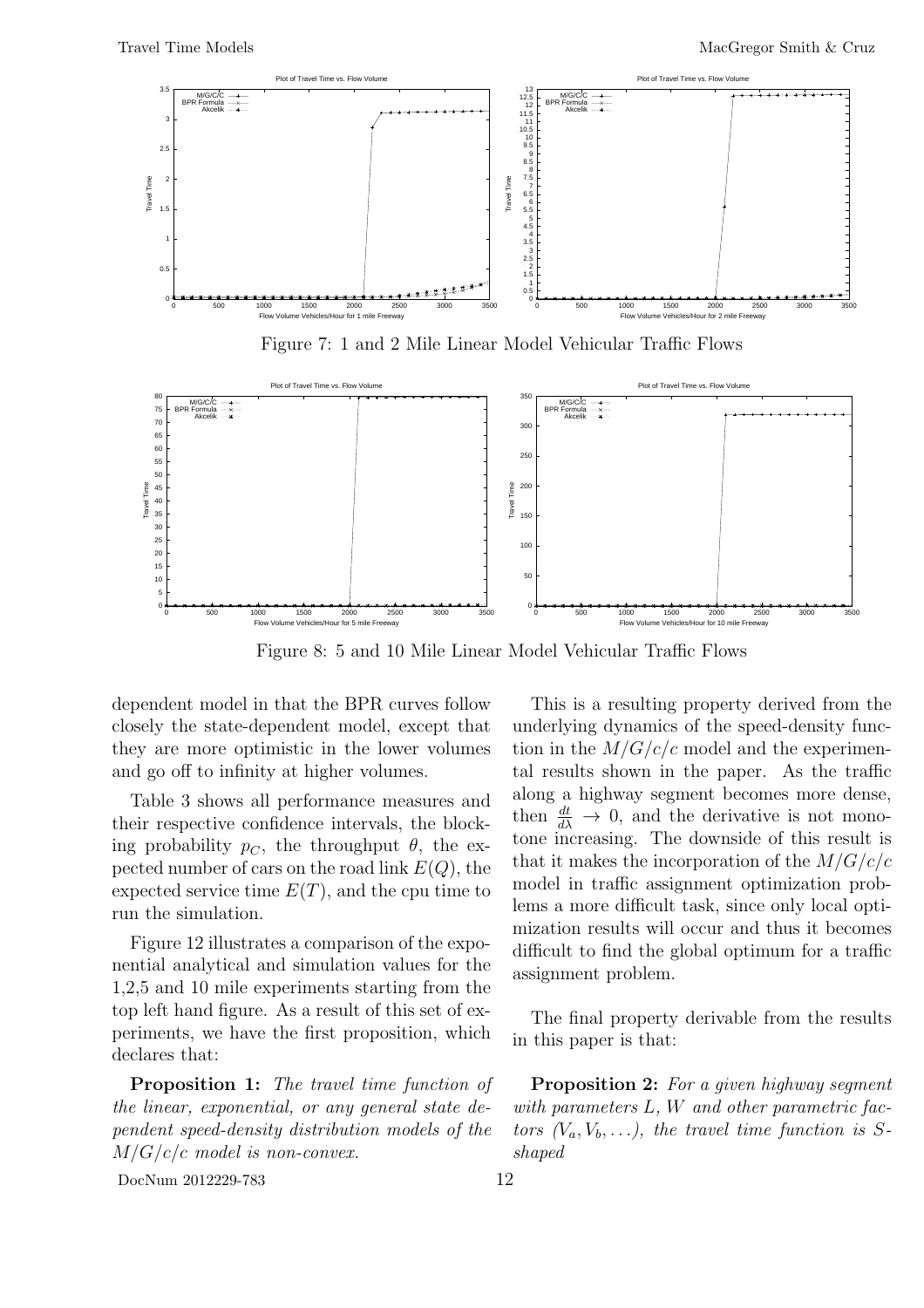Table 2: Analytical and Simulated Performance Measures versus Arrival Rate (linear)

| $\theta$<br>E(T)<br>E(Q)<br>$p_C$<br>simulation <sup>*</sup><br>simulation <sup>*</sup><br>simulation <sup>*</sup><br>simulation <sup>*</sup><br>$95\%$ CI and $\alpha$ are $95\%$ CI and $\alpha$ average<br>$95\%$ CI and $\overline{\text{average}}$<br>$95\%$ CI <sup>-*</sup> cpu (s)<br>and average<br>L<br>$\lambda$<br>498<br>8.35<br>8.31<br>$[8.27; 8.35] 0.017 0.017 0.017; 0.017;$<br>500 0.000 0.000 [0.000;0.000]<br>500<br>495;500<br>1002<br>998;1005]<br>0.000<br>[0.000:0.000]<br>17.5<br>17.6<br>[17.5; 17.6] 0.018 0.018<br>[0.018:0.018]<br>1000 0.000<br>1000<br>27.8<br>$\left[27.7;27.9\right]0.019$<br>0.000<br>[0.000; 0.000]<br>1500<br>1496<br>1492;1500<br>27.9<br>0.019<br>[0.019:0.019]<br>1500 0.000<br>0.000<br>1996<br>40.0<br>[39.9; 40.2] 0.020<br>0.020<br>[0.020; 0.020]<br>2000 0.000<br>[0.000:0.000] 2000<br>1991:2001<br>40.1<br>3.12<br>0.022<br>[0.022; 0.022]<br>[0.000; 0.000]<br>64.2<br>2497<br>2492;2503]<br>200<br>55.6<br>2500 0.974 0.000<br>[55.4;55.8]<br>3.13<br>0.979<br>63.9<br>200<br>201<br>199;203<br>3.13<br>3.13; 3.13<br>3000 0.979<br>$[0.978\mathord{:}0.979]$<br>64.1<br>63.5;64.8<br>62.5<br>3500 0.982 0.982<br>[0.982; 0.982]<br>63.7<br><b>200</b><br>196<br>3.14<br>3.14<br>62.3;62.7<br>196;197<br>3.14; 3.14<br>16.7<br>2<br>498<br>16.6<br>16.5;16.7] 0.033<br>0.033<br>[0.033; 0.033]<br>500 0.000<br>0.000<br>[0.000:0.000]<br>500<br>495:500 |                  |
|---------------------------------------------------------------------------------------------------------------------------------------------------------------------------------------------------------------------------------------------------------------------------------------------------------------------------------------------------------------------------------------------------------------------------------------------------------------------------------------------------------------------------------------------------------------------------------------------------------------------------------------------------------------------------------------------------------------------------------------------------------------------------------------------------------------------------------------------------------------------------------------------------------------------------------------------------------------------------------------------------------------------------------------------------------------------------------------------------------------------------------------------------------------------------------------------------------------------------------------------------------------------------------------------------------------------------------------------------------------------------------------------------------------------------|------------------|
|                                                                                                                                                                                                                                                                                                                                                                                                                                                                                                                                                                                                                                                                                                                                                                                                                                                                                                                                                                                                                                                                                                                                                                                                                                                                                                                                                                                                                           |                  |
|                                                                                                                                                                                                                                                                                                                                                                                                                                                                                                                                                                                                                                                                                                                                                                                                                                                                                                                                                                                                                                                                                                                                                                                                                                                                                                                                                                                                                           |                  |
|                                                                                                                                                                                                                                                                                                                                                                                                                                                                                                                                                                                                                                                                                                                                                                                                                                                                                                                                                                                                                                                                                                                                                                                                                                                                                                                                                                                                                           |                  |
|                                                                                                                                                                                                                                                                                                                                                                                                                                                                                                                                                                                                                                                                                                                                                                                                                                                                                                                                                                                                                                                                                                                                                                                                                                                                                                                                                                                                                           | $\overline{3.9}$ |
|                                                                                                                                                                                                                                                                                                                                                                                                                                                                                                                                                                                                                                                                                                                                                                                                                                                                                                                                                                                                                                                                                                                                                                                                                                                                                                                                                                                                                           | 12               |
|                                                                                                                                                                                                                                                                                                                                                                                                                                                                                                                                                                                                                                                                                                                                                                                                                                                                                                                                                                                                                                                                                                                                                                                                                                                                                                                                                                                                                           | 24               |
|                                                                                                                                                                                                                                                                                                                                                                                                                                                                                                                                                                                                                                                                                                                                                                                                                                                                                                                                                                                                                                                                                                                                                                                                                                                                                                                                                                                                                           | 42               |
|                                                                                                                                                                                                                                                                                                                                                                                                                                                                                                                                                                                                                                                                                                                                                                                                                                                                                                                                                                                                                                                                                                                                                                                                                                                                                                                                                                                                                           | 70               |
|                                                                                                                                                                                                                                                                                                                                                                                                                                                                                                                                                                                                                                                                                                                                                                                                                                                                                                                                                                                                                                                                                                                                                                                                                                                                                                                                                                                                                           | 50               |
|                                                                                                                                                                                                                                                                                                                                                                                                                                                                                                                                                                                                                                                                                                                                                                                                                                                                                                                                                                                                                                                                                                                                                                                                                                                                                                                                                                                                                           | $51\,$           |
|                                                                                                                                                                                                                                                                                                                                                                                                                                                                                                                                                                                                                                                                                                                                                                                                                                                                                                                                                                                                                                                                                                                                                                                                                                                                                                                                                                                                                           | 5.6              |
| 1002<br>35.1<br>35.1<br>[35.0;35.3] 0.035<br>0.035<br>0.000<br>[0.000; 0.000]<br>1000<br>998;1005]<br>[0.035; 0.035]<br>1000 0.000                                                                                                                                                                                                                                                                                                                                                                                                                                                                                                                                                                                                                                                                                                                                                                                                                                                                                                                                                                                                                                                                                                                                                                                                                                                                                        | 19               |
| 1496<br>1492;1500<br>55.6<br>[55.4; 55.8] 0.037<br>0.037<br>[0.037; 0.037]<br>1500 0.000<br>0.000<br>[0.000:0.000]<br>1500<br>55.8                                                                                                                                                                                                                                                                                                                                                                                                                                                                                                                                                                                                                                                                                                                                                                                                                                                                                                                                                                                                                                                                                                                                                                                                                                                                                        | 41               |
| 1996<br>1991;2001<br>80.1<br>79.9<br>79.6;80.2] 0.040<br>0.040<br>[0.040; 0.040]<br>2000 0.000<br>0.000<br>[0.000;0.000]<br>2000                                                                                                                                                                                                                                                                                                                                                                                                                                                                                                                                                                                                                                                                                                                                                                                                                                                                                                                                                                                                                                                                                                                                                                                                                                                                                          | 77               |
| 2497<br>2500 0.987<br>0.000<br>[0.000; 0.000]<br>31.7<br>2492;2503<br>400<br>111<br>110:111<br>12.6<br>0.044<br>$[0.044\mathord{:}0.044]$                                                                                                                                                                                                                                                                                                                                                                                                                                                                                                                                                                                                                                                                                                                                                                                                                                                                                                                                                                                                                                                                                                                                                                                                                                                                                 | 142              |
| 53.2;640<br>279<br>347<br>239;319<br>12.7<br>7.69<br>3000 0.989<br>0.884<br>[0.786; 0.982]<br>31.6<br>400<br>6.03; 9.35                                                                                                                                                                                                                                                                                                                                                                                                                                                                                                                                                                                                                                                                                                                                                                                                                                                                                                                                                                                                                                                                                                                                                                                                                                                                                                   | 158              |
| 32.3<br>392<br>12.2<br>0.991<br>12.7<br>35000.991<br>[0.991; 0.991]<br>31.5<br>31.9;32.6<br>400<br>388:397<br>12.1; 12.2                                                                                                                                                                                                                                                                                                                                                                                                                                                                                                                                                                                                                                                                                                                                                                                                                                                                                                                                                                                                                                                                                                                                                                                                                                                                                                  | 112              |
| 0.083<br>$\overline{5}$<br>0.000<br>498<br>41.7<br>41.6<br>$\overline{41.3;41.8}\,0.083$<br>[0.083; 0.083]<br>500 0.000<br>[0.000:0.000]<br>500<br>$495 \div 500$                                                                                                                                                                                                                                                                                                                                                                                                                                                                                                                                                                                                                                                                                                                                                                                                                                                                                                                                                                                                                                                                                                                                                                                                                                                         | 10               |
| 87.7<br>1002<br>87.9<br>[87.5;88.2] 0.088<br>0.088<br>[0.088; 0.088]<br>1000 0.000<br>0.000<br>[0.000; 0.000]<br>1000<br>998;1005]                                                                                                                                                                                                                                                                                                                                                                                                                                                                                                                                                                                                                                                                                                                                                                                                                                                                                                                                                                                                                                                                                                                                                                                                                                                                                        | 42               |
| 1496<br>139<br>139<br>0.093<br>1500 0.000<br>0.000<br>[0.000;0.000]<br>1500<br>1492:1501<br>139:140<br>$\mid 0.093 \mid$<br>$\left[0.093 ; 0.093\right]$                                                                                                                                                                                                                                                                                                                                                                                                                                                                                                                                                                                                                                                                                                                                                                                                                                                                                                                                                                                                                                                                                                                                                                                                                                                                  | 107              |
| 1996<br>200<br>2000 0.000<br>0.000<br>$[0.000; 0.000]$ 2000<br>1991:2001<br><b>200</b><br>199;200<br>0.100<br>0.100<br>[0.100; 0.100]                                                                                                                                                                                                                                                                                                                                                                                                                                                                                                                                                                                                                                                                                                                                                                                                                                                                                                                                                                                                                                                                                                                                                                                                                                                                                     | 227              |
| 276<br>2500 0.995<br>0.000<br>[0.000; 0.000]<br>12.6<br>2497<br>2492;2503<br>1000<br>275;277<br>79.6<br>0.111<br>[0.111; 0.111]                                                                                                                                                                                                                                                                                                                                                                                                                                                                                                                                                                                                                                                                                                                                                                                                                                                                                                                                                                                                                                                                                                                                                                                                                                                                                           | 423              |
| 0.135<br>3000 0.996<br>0.000<br>[0.000; 0.000]<br>12.6<br>3000<br>2995;3005]<br>1000<br>405<br>402;407<br>79.7<br>[0.134; 0.135]                                                                                                                                                                                                                                                                                                                                                                                                                                                                                                                                                                                                                                                                                                                                                                                                                                                                                                                                                                                                                                                                                                                                                                                                                                                                                          | 752              |
| 0.998<br>[0.997; 0.998]<br>12.5<br>8.11; 8.78<br>1000<br>124<br>119;129<br>79.7<br>14.7<br>3500 0.996<br>8.45<br>14.6:14.8                                                                                                                                                                                                                                                                                                                                                                                                                                                                                                                                                                                                                                                                                                                                                                                                                                                                                                                                                                                                                                                                                                                                                                                                                                                                                                | 281              |
| 83.1<br>498<br>83.5<br>0.167<br>[0.167:0.167]<br>10 500 0.000<br>0.000<br>[0.000:0.000]<br>500<br>495:500<br>82.7:83.5<br>0.167                                                                                                                                                                                                                                                                                                                                                                                                                                                                                                                                                                                                                                                                                                                                                                                                                                                                                                                                                                                                                                                                                                                                                                                                                                                                                           | $\overline{20}$  |
| 0.000<br>[0.000; 0.000]<br>1000<br>1002<br>998;1005]<br>175<br>176<br>175;176<br>0.175<br>0.175<br>[0.175; 0.175]<br>1000 0.000                                                                                                                                                                                                                                                                                                                                                                                                                                                                                                                                                                                                                                                                                                                                                                                                                                                                                                                                                                                                                                                                                                                                                                                                                                                                                           | 96               |
| 278<br>1496<br>279<br>0.186<br>0.186<br>1500 0.000<br>0.000<br>[0.000; 0.000]<br>1500<br>1492;1500<br>277;279<br>$[0.186\mathord{:}0.186]$                                                                                                                                                                                                                                                                                                                                                                                                                                                                                                                                                                                                                                                                                                                                                                                                                                                                                                                                                                                                                                                                                                                                                                                                                                                                                | 257              |
| 1995<br>399<br>0.000<br>1990;2001<br>398;400<br>0.200<br>0.200<br>[0.200:0.200]<br>2000 0.000<br>[0.000; 0.000]<br>2000<br>400                                                                                                                                                                                                                                                                                                                                                                                                                                                                                                                                                                                                                                                                                                                                                                                                                                                                                                                                                                                                                                                                                                                                                                                                                                                                                            | 501              |
| 6.27<br>2498<br>552<br>0.221<br>[0.221; 0.221]<br>2500 0.997<br>0.000<br>[0.000; 0.000]<br>2493;2503<br>2000<br>551;554<br>319                                                                                                                                                                                                                                                                                                                                                                                                                                                                                                                                                                                                                                                                                                                                                                                                                                                                                                                                                                                                                                                                                                                                                                                                                                                                                            | 900              |
| 803<br>0.268<br>0.000<br>[0.000; 0.000]<br>6.26<br>3000<br>2995;3005<br>2000<br>799;807<br>319<br>[0.267; 0.269]<br>3000 0.998                                                                                                                                                                                                                                                                                                                                                                                                                                                                                                                                                                                                                                                                                                                                                                                                                                                                                                                                                                                                                                                                                                                                                                                                                                                                                            | 1519             |
| 53.5<br>3.78<br>3.60; 3.97<br>14.2<br>3500 0.998<br>0.999<br>[0.999:0.999]<br>6.26<br><b>2000</b><br>51.0:56.1<br>319<br>14.0:14.3                                                                                                                                                                                                                                                                                                                                                                                                                                                                                                                                                                                                                                                                                                                                                                                                                                                                                                                                                                                                                                                                                                                                                                                                                                                                                        | 605              |

Table 3: Analytical and Simulated Performance Measures versus Arrival Rate (exponential)

|                |           |               | $p_C$            |                                     |      | θ                       |                                                                                     | E(Q)              |      |                                           | E(T) |                                 |                                                    |        |
|----------------|-----------|---------------|------------------|-------------------------------------|------|-------------------------|-------------------------------------------------------------------------------------|-------------------|------|-------------------------------------------|------|---------------------------------|----------------------------------------------------|--------|
|                |           |               |                  | simulation <sup>*</sup>             |      | simulation <sup>*</sup> |                                                                                     | simulation*       |      | simulation <sup>*</sup>                   |      |                                 |                                                    |        |
| L              | $\lambda$ |               | and average      |                                     |      |                         | $95\%$ CI and $\overline{\text{average}}$ $95\%$ CI and $\overline{\text{average}}$ |                   |      | $95\%$ CI and $\overline{\text{average}}$ |      |                                 | $95\%$ CI <sup>-*</sup> cpu (s)                    |        |
| $\overline{1}$ |           |               |                  | 500 0.000 0.000 0.000:0.000         | 500  | 498                     | $495 \, ; \, 500$                                                                   | $9.\overline{35}$ | 9.30 |                                           |      |                                 | $[9.24; 9.35] 0.019 0.019 [0.019; 0.019]$          | 6.9    |
|                |           |               | 1000 0.000 0.000 | $[0.000; 0.000]$ 1000               |      | 1002                    | 998;1005]                                                                           | 21.3              | 21.4 | 21.3; 21.5   0.021 0.021                  |      |                                 | [0.021; 0.021]                                     | 19     |
|                |           | 1500 0.000    | 0.000            | $[0.000:0.000]$ 1500                |      | 1496                    | 1492;1500                                                                           | 36.9              | 36.7 | 36.6;36.9 0.025 0.025                     |      |                                 | [0.025:0.025]                                      | 40     |
|                |           | 2000 0.000    | 0.000            | $[0.000; 0.000]$ 2000               |      | 1996                    | [1991;2001]                                                                         | 58.6              | 58.4 | $58.1;58.7]0.029$ 0.029                   |      |                                 | [0.029:0.029]                                      | $73\,$ |
|                |           | 2500 0.000    | 0.000            | [0.000:0.000]                       | 2500 | 2497                    | 2492;2503                                                                           | 95.0              | 94.7 | 94.2; 95.3] 0.038 0.038                   |      |                                 | [0.038:0.038]                                      | 134    |
|                |           | 3000 0.052    | 0.051            | $[0.050; 0.053]$ 2843               |      | 2843                    | 2842;2844                                                                           | 183               | 183  | 182;183                                   |      | $\vert 0.064 \vert 0.064 \vert$ | [0.064; 0.064]                                     | 313    |
|                |           |               | 35000.188 0.187  | $[0.186; 0.189]$ 2841               |      | 2841                    | 2841;2841                                                                           | 196               | 196  | 196; 196   0.069 0.069                    |      |                                 | [0.069:0.069]                                      | 354    |
| $\overline{2}$ |           | 500 0.000     | 0.000            | [0.000:0.000]                       | 500  | 498                     | 495;500                                                                             | 18.6              | 18.5 | 18.4; 18.6   0.037 0.037                  |      |                                 | [0.037; 0.037]                                     | 8.9    |
|                |           | $1000\,0.000$ | 0.000            | $[0.000; 0.000]$ 1000               |      | 1002                    | 998;1005]                                                                           | 42.4              | 42.4 | $42.2; 42.6 \mid 0.042 \quad 0.042$       |      |                                 | [0.042; 0.042]                                     | $28\,$ |
|                |           | 1500 0.000    | 0.000            | [0.000:0.000]                       | 1500 | 1496                    | 1492;1500                                                                           | 73.2              | 72.9 | 72.6;73.2 0.049 0.049                     |      |                                 | [0.049:0.049]                                      | 64     |
|                |           | 2000 0.000    | 0.000            | $[0.000; 0.000]$ 2000               |      | 1996                    | 1991;2001                                                                           | 116               | 115  | $115$ ; 116   0.058 0.058                 |      |                                 | [0.058:0.058]                                      | 130    |
|                |           | 2500 0.000    | 0.000            | $[0.000; 0.000]$ 2500               |      | 2497                    | 2492;2503                                                                           | 186               | 186  | 185;187                                   |      | 0.075 0.074                     | [0.074:0.075]                                      | 280    |
|                |           | 3000 0.055    |                  | $0.054$ [0.052;0.055] 2836          |      | 2836                    | 2836;2837                                                                           | 382               | 382  | 381;383 0.135 0.135                       |      |                                 | [0.134:0.135]                                      | 713    |
|                |           | 3500 0.191    | 0.190            | $[0.189; 0.192]$ 2830               |      | 2830                    | 2830;2830                                                                           | 396               | 396  |                                           |      |                                 | 396;396 0.140 0.140 0.140;0.140                    | 754    |
|                |           | 5 500 0.000   | 0.000            | [0.000:0.000]                       | 500  | 498                     | 495:500                                                                             | 46.5              | 46.2 | 46.0:46.5                                 |      | 0.093 0.093                     | [0.093:0.093]                                      | 15     |
|                |           | 1000 0.000    | 0.000            | $[0.000; 0.000]$ 1000               |      | 1002                    | 998;1006                                                                            | 106               | 106  | 105:106                                   |      | 0.106 0.106                     | [0.105; 0.106]                                     | $59\,$ |
|                |           | 1500 0.000    | 0.000            | $[0.000; 0.000]$ 1500               |      | 1496                    | 1492;1501                                                                           | 182               | 181  | 181;182                                   |      | $0.121$ $0.121$                 | [0.121; 0.121]                                     | 165    |
|                |           | 2000 0.000    | 0.000            | $[0.000; 0.000]$ 2000               |      | 1996                    | 1990;2001                                                                           | 288               | 287  | 285:288                                   |      |                                 | $\vert 0.144 \vert 0.144 \vert 0.143; 0.144 \vert$ | 374    |
|                |           | 2500 0.000    | 0.000            | $[0.000; 0.000]$ 2500               |      | 2498                    | 2492;2503                                                                           | 461               | 460  |                                           |      |                                 | 457;463 0.184 0.184 0.184;0.185                    | 757    |
|                |           | 3000 0.058    | 0.057            | $[0.055:0.059]$ 2826                |      | 2827                    | 2826;2827                                                                           | 983               | 983  | $982 \, \vdots \, 985$                    |      | 0.348 0.348                     | [0.348:0.348]                                      | 1755   |
|                |           | 3500 0.193    | 0.192            | $[0.191; 0.194]$ 2823               |      | 2823                    | 2823;2824                                                                           | 996               | 996  | 996:996                                   |      |                                 | $0.353$ $0.353$ $[0.353;0.353]$                    | 1852   |
|                |           | 10 500 0.000  | 0.000            | [0.000; 0.000]                      | 500  | 498                     | 495;500                                                                             | 92.8              | 92.4 |                                           |      |                                 | $91.9;92.9$ 0.186 0.186 0.185;0.186                | 26     |
|                |           | 1000 0.000    | 0.000            | $[0.000; 0.000]$ 1000               |      | 1002                    | 998;1006                                                                            | 211               | 211  | 210;212                                   |      | $0.211$ $0.211$                 | [0.211:0.211]                                      | 136    |
|                |           | 1500 0.000    | 0.000            | $[0.000; 0.000]$ 1500               |      | 1496                    | 1492;1500]                                                                          | 363               | 362  | 361;363 0.242 0.242                       |      |                                 | [0.242:0.242]                                      | 360    |
|                |           | 2000 0.000    | 0.000            | [0.000:0.000]                       | 2000 | 1996                    | 1991;2001                                                                           | 574               | 572  | $569 \, \mathrm{;}\, 574$                 |      | $0.287$ $0.287$                 | [0.286:0.287]                                      | 745    |
|                |           | 2500 0.000    | 0.000            | $[0.000; 0.000]$ 2500               |      | 2498                    | 2492;2503                                                                           | 919               | 916  | 911:922                                   |      | 0.368 0.367                     | [0.366:0.368]                                      | 1458   |
|                |           | 3000 0.059    | 0.058            | $[0.057; 0.060]$ 2822               |      | 2822                    | [2821; 2823]                                                                        | 1984              | 1984 | 1983;1985 0.703 0.703                     |      |                                 | [0.703:0.704]                                      | 3691   |
|                |           |               |                  | 3500 0.194 0.193 [0.191;0.194] 2820 |      | 2821                    | 2821;2822]                                                                          | 1996              | 1996 |                                           |      |                                 | 1996;1996 0.708 0.708 0.707;0.708                  | 3861   |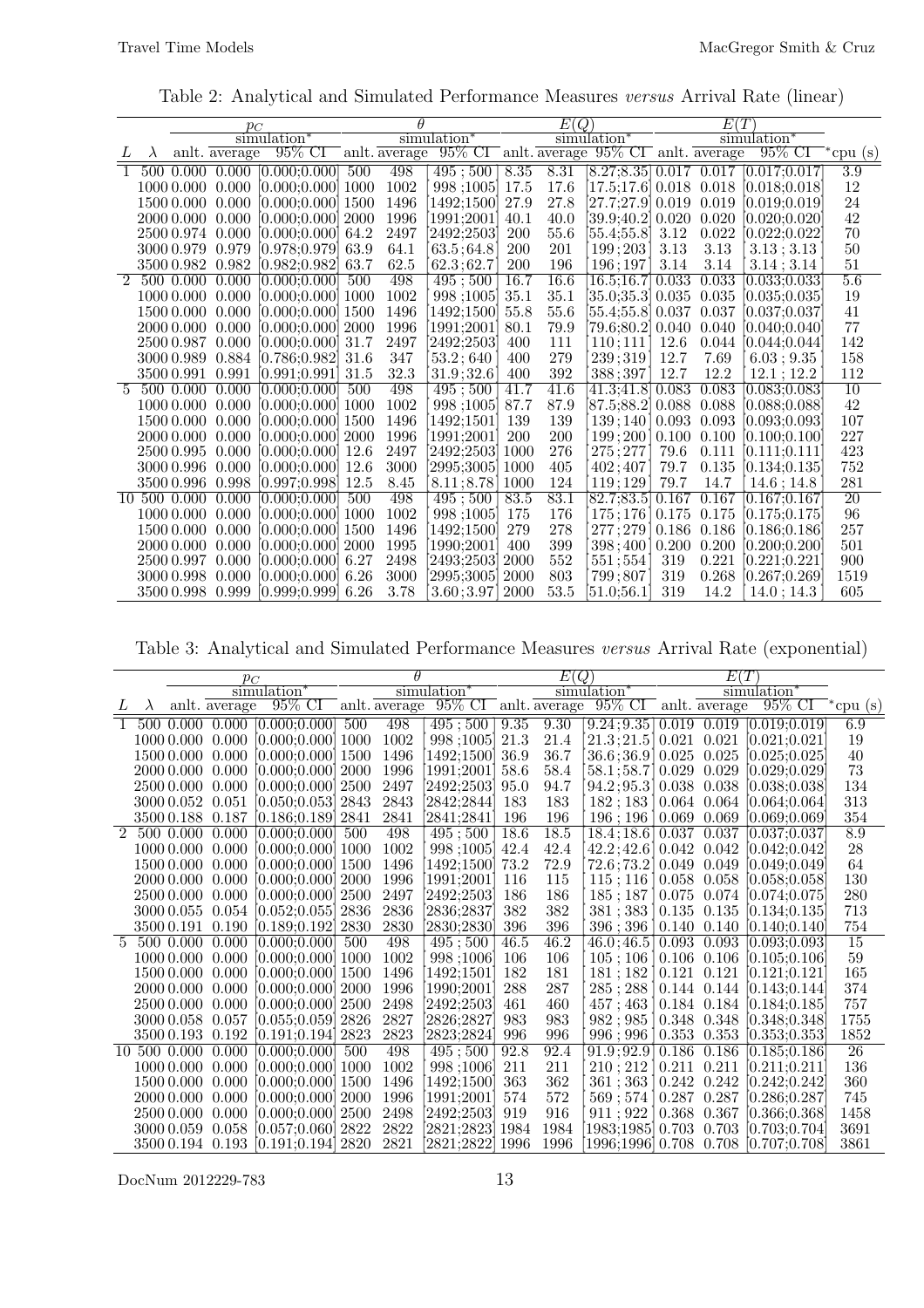

Figure 9: Linear Analytical and Simulation Travel Times

$$
T(\lambda) := \frac{T_{\text{max}}}{1 + e^{-b(\lambda - \lambda^*)}} \tag{17}
$$

where:

 $T_{\text{max}} := \text{maximum travel time};$ 

 $\lambda := \text{ traffic flow volume};$ 

- $\lambda^*$  := flow volume threshold at point-ofinflection;
- $b :=$  parameter integrating the  $M/G/c/c$  model and the highway characteristics;

The particular form of the S-shaped function is not unique, however, in queueing models, this form of the function is pretty useful. This proposition follows from the nature of the  $M/G/c/c$  model and the experimental results demonstrated in this paper. No matter what state dependent curve is utilized, there would be

DocNum 2012229-783 14

maximum travel time threshold  $T$  for the given highway or roadway parameters.

Why is this important? There have been many conjectures regarding the maximum flow rate  $T_{\text{max}}$  for a highway. See the Highway Capacity Manual (Transportation Research Board, 2000), exhibit 8-19 for a select set of maximum flow rate capacities for various metropolitan areas. What is provided in this paper is that now this maximum travel time  $T_{\text{max}}$  can be found for a particular arterial or highway segment with the understanding of the S-shaped travel time function and the  $M/G/c/c$  state dependent model.

Finally, and most importantly, once one has the S-shaped curve, one can calculate the point of inflection for the curve and this will indicate the threshold traffic flow volume in which the transition stage from Free Flow to Congested Flow occurs. The point-of-inflection marks the switch from the convex to the concave part of the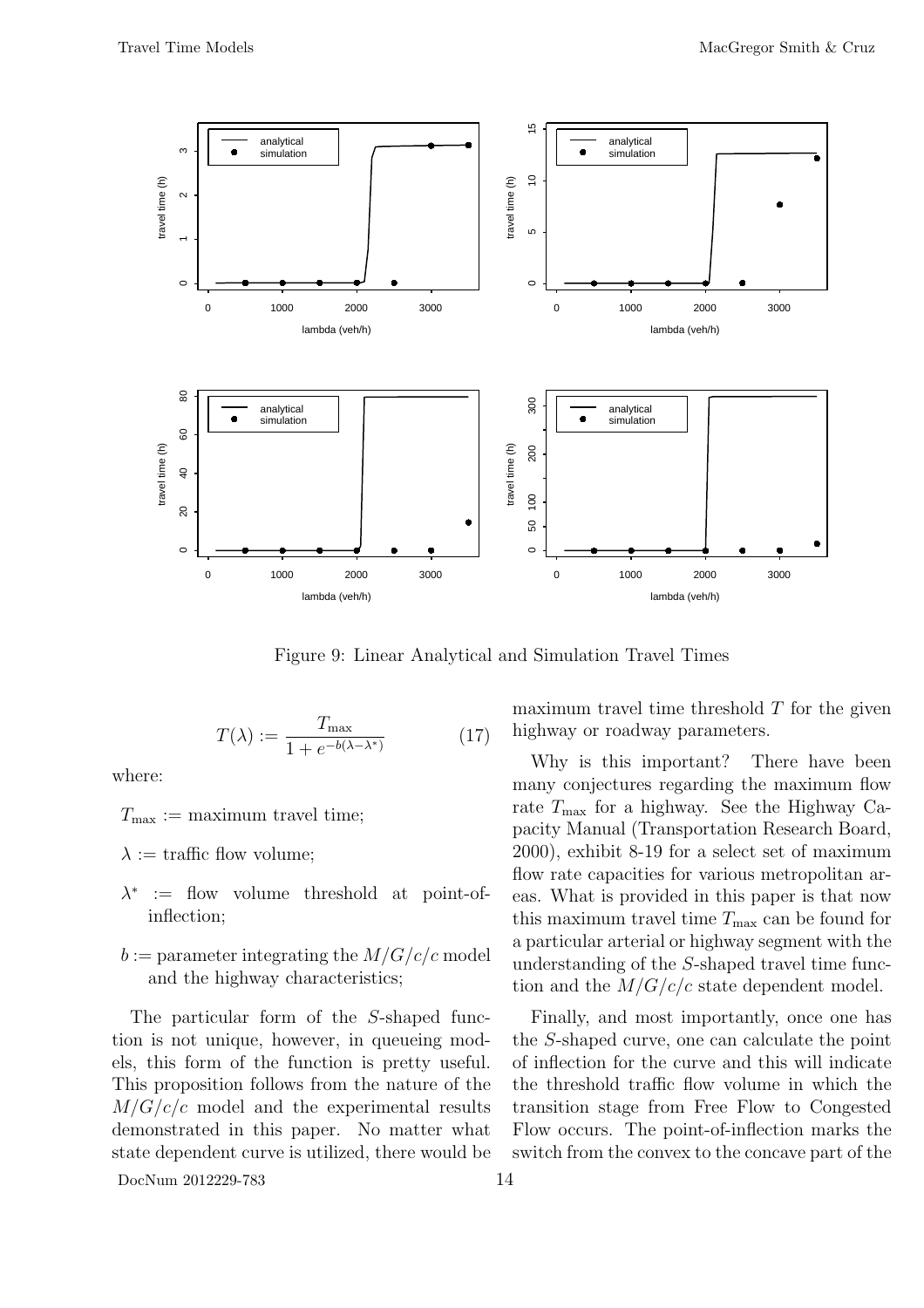

Figure 10: 1 and 2 Mile Vehicular Traffic Flows



Figure 11: 5 and 10 Mile Vehicular Traffic Flows

S-shaped function. This property again follows from the basic properties of the S-shaped curve.

Proposition 3: The point of inflection of the S-shaped curve is the value of the traffic volume at which the Free Flow traffic volume switches to Congested Flow.

Thus, whether one ascribes to the two-phase or three-phase traffic flow theory, the point-ofinflection indicates the transition threshold for moving from Free Flow to Congested flow. From a practical point-of-view, one can generate the S-shaped curve with the  $M/G/c/c$  model, then identify the point-of-inflection from the curve itself.

Also, one might argue that the travel time function is not only for one segment of road traffic but a network of  $M/G/c/c$  queues. However, the travel time function can be generated from an  $M/G/c/c$  network model of traffic flows. This methodology for computing the  $M/G/c/c$  net-

DocNum 2012229-783 15

work performance measures is discussed in several related papers (Cruz et al., 2010b; Mitchell and MacGregor Smith, 2001).

# 4.3 Empirical Evidence of S-shaped Travel Time Curve

As empirical evidence and verification of the Sshaped travel time model, Kerner (2004) did a study of vehicle travel times around an incident where a floating car vehicle was used to record travel times in and around the incident. The graph of the empirical travel times is indicated in Figure 13 which is modeled after the graph appearing in Kerner et al.'s article (Kerner et al., 2005). Clearly, this represents an S-shaped curve where the three-phases are as earmarked. Figure 13 also includes the dissolution of the congestion and the return to normal free-flow travel time. Notice the small dip in the center of the curve which is related to the imme-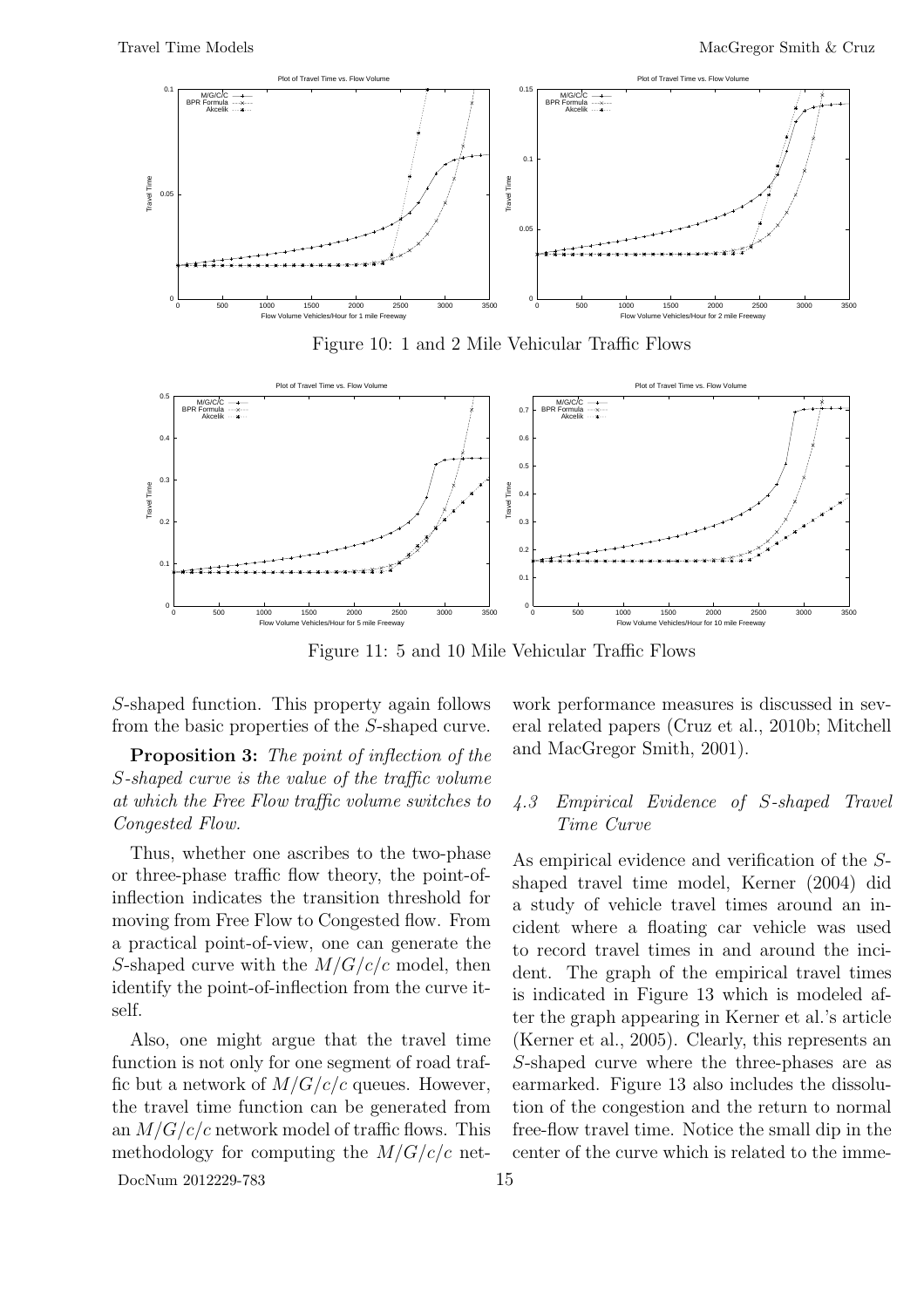

Figure 12: Exponential Analytical and Simulation Travel Times

diate effects in the neighborhood of the incident.

# 5 Examples

If we examine some incidents and bottlenecks (on-ramps) with the  $M/G/c/c$  model, we can also compare the  $M/G/c/c$  approach with the other travel time models when these problems occur. As we shall argue, this will further be corroborated with Kerner's empirical work.

More importantly, in utilizing the simulation model as opposed to the steady-state  $M/G/c/c$ model, we can demonstrate the nonlinear oscillatory behavior of the bottleneck or incident on the traffic flow travel time dynamics.

# 5.1 Incidence Model

We are interested in utilizing  $M/G/c/c$  models for modeling incidences vehicular traffic systems. A basic model for capturing the phenomenon of

DocNum 2012229-783 16

traffic incidence is given in Figure 14, where for a given traffic segment, the flow of vehicles is impeded by the reduction in capacity of the highway segment. The top half of Figure 14 represents a traffic segment which is unimpeded while the bottom half represents the reduction in capacity due to some incident. The incident will cause a merging of the two flows (part 1) at the point of incidence (part 2) where then blocking of the traffic flows will occur as a function of the volume of traffic arrival processes. Once the traffic emerges from the end of the incident (part 3), the traffic will proceed to even out into the two lanes. Five nodes are necessary to capture the traffic interruption due to the incidence, so the problem becomes quite complex. The situation sketched can be understood as an increase in local variability as the two flows need to merge and therefore will take more space per vehicle just before the incident; just after the incident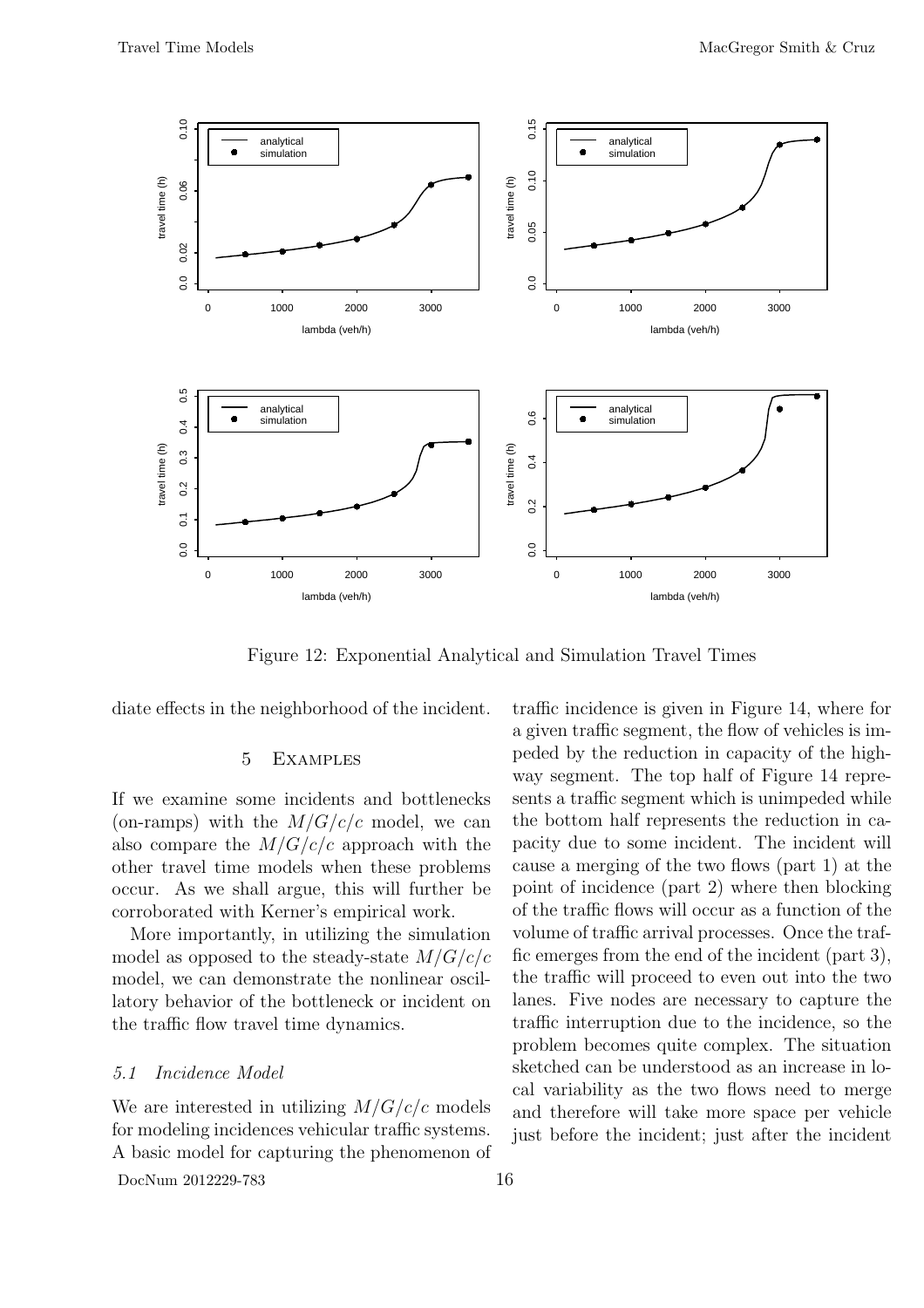

Figure 13: Kerner's Empirical Travel Times



the reverse phenomenon takes place.

Figure 14: Basic Incidence Model

We provide a sample of result of the incident. First, with the analytical models of the process (BPR and  $M/G/c/c$ ), then another with a simulation model of this process. Let us assume that the traffic process is first a highway where traffic arrivals occur at  $\lambda$  for both lanes. The traffic segments are divided into three 1-mile-long segments, and when the middle segment loses capacity, the merge node is 1-lane wide. Otherwise, the nodes are 2-lane wide.

In Table 4, we present results for the basic network model for analytical and simulation approaches. It is noticeable that under low arrival rates both analytical methods (BPR and  $M/G/c/c$  seems to agree but the differences become large when the traffic is heavy. The

DocNum 2012229-783 17

 $M/G/c/c$  model is also compared with simulations and the results are close and mostly within the standard error of means. Regarding the simulation model, we remark that the processing times are really very high as the traffic becomes heavy and, consequently, the number of vehicle entities in the simulation model explodes along with the CPU times.

# 5.2 Oscillatory Model

Finally, in a related measure of the  $M/G/c/c$ model for modeling vehicular traffic flows, a small study of an on-ramp is proposed. What is intended to show here is that through the transient  $M/G/c/c$  model, that the oscillatory behavior of traffic in the vicinity of an incident can be shown. This also corresponds to the oscillatory behavior of empirically based traffic flows that Kerner et al. (2005) have shown. Davis (2010) has also demonstrated the oscillatory behavior at a highway bottleneck using a different type of simulation model than the  $M/G/c/c$  one described in this paper which also relies on the three-phase traffic flow theory of Kerner-Klenov.

For the example, in Figure 15, an on ramp situation, actually, a three-node merge, with one lane wide and one mile long each is considered. The situation here is similar to the case presented in Figure 14, i.e., a locally increase in the variability as two flows need to merge.



Figure 15: On-Ramp Configuration

In Figure 16, it is observed that when the arrival rate is moderate (500 and 1000 vehicles per hour) the number of vehicles exited is approximately stable and centered around the arrival rate. However, for heavy traffic, the number of exiting vehicles oscillates. Additionally, above 2000 vph, the number of vehicles exited does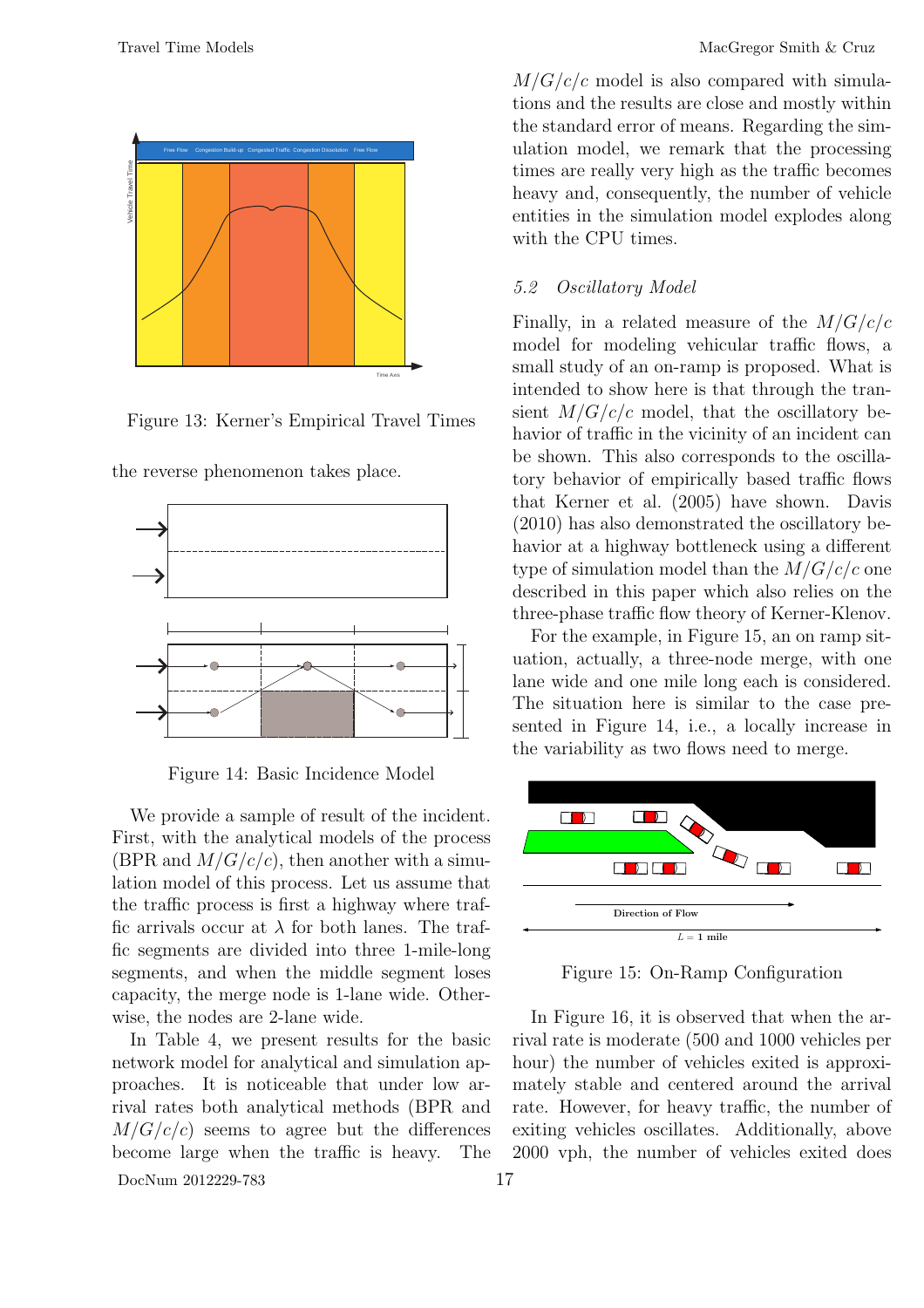|     | $t_{\rm total}$ |             |           |                                       |           |         |            |          |             |                           |                    |
|-----|-----------------|-------------|-----------|---------------------------------------|-----------|---------|------------|----------|-------------|---------------------------|--------------------|
|     |                 | $t_2$       |           |                                       |           | $t_{3}$ | simulation |          |             |                           |                    |
|     |                 | BPR/M/G/c/c | BPR/M     | $\langle G/c \rangle$<br>$^{\prime}c$ | BPR.      | M/G/c/c |            | BPR M/G/ |             | $\sqrt{c/c}$ mean SE mean | cpu                |
| 500 | 0.016           | 0.017       | $0.016\,$ | 0.019                                 | $0.016\,$ | 0.017   | 0.048      | 0.054    | 0.054       | 0.0001                    | $0h$ $0m$ $2s$     |
|     | 1000 0.016      | 0.019       | 0.016     | 0.021                                 | 0.016     | 0.019   | 0.048      | 0.059    | 0.059       | 0.0001                    | $0h$ $0m$ $7s$     |
|     | 1500 0.016      | 0.020       | 0.016     | 0.025                                 | 0.016     | 0.020   | 0.048      | 0.065    | 0.064       | 0.0002                    | $0h$ 0m $15s$      |
|     | 2000 0.016      | 0.021       | 0.017     | 0.029                                 | 0.016     | 0.021   | 0.049      | 0.072    | 0.072       | 0.0003                    | 0 $h$ 0 $m$ 27 $s$ |
|     | 2500 0.016      | 0.076       | 0.021     | 0.038                                 | 0.016     | 0.023   | 0.053      | 0.137    | 0.084       | 0.001                     | $0h$ 0 m $49s$     |
|     | 3000 0.016      | 0.129       | 0.046     | 0.064                                 | 0.016     | 0.024   | 0.078      | 0.217    | 0.228       | 0.001                     | $1h\ 25m\ 48s$     |
|     | 3500 0.016      | 0.138       | 0.155     | 0.069                                 | 0.016     | 0.024   | 0.187      | 0.231    | $\;\:0.233$ | 0.001                     | 1h 36m 35s         |

Table 4: Analytical and Simulated Travel Times for Basic Incidence Model

not increase any longer, indicating the system saturation (wide-moving jam). These theoretical results correspond to the empirical results of Kerner (Kerner, 2004, Figure 9.6, page 252), and the results of Davis (2010) in and around a bottleneck.

This type of oscillatory behavior for the exiting traffic occurs in other particle or state dependent models with  $M/G/c/c$  queues and queueing networks, such as pedestrian flows in and around a bottleneck.

# 5.3 Open Questions and Future Research

There are a number of directions possible with this research. One is to recognize that the  $M/G/c/c$  model is also directly applicable to modelling pedestrian networks (Yuhaski and MacGregor Smith, 1989), so many of the similar features of the travel delay function as shown in this paper apply to pedestrian dynamics. Some of the research already conducted for pedestrian networks has occurred in Mitchell and MacGregor Smith (2001) and MacGregor Smith (1991, 1994, 1996).

One can also use this model in traffic assignment applications and the authors are considering the design of an algorithm for such an application in future papers (Sheffi, 1985). The difficulty with this traffic assignment algorithm, however, is that the travel time function is nonconvex, so care must be taken in designing the nonlinear programming methodology.

6 Summary and Conclusions

This paper has presented an overview of the problem of estimating travel time on road links.

DocNum 2012229-783 18

Three different models were examined for their ability to estimate the travel time over road links under various situations. It has been shown that the theoretical  $M/G/c/c$  models support the empirically-based three-phase traffic flow model of Kerner (2004). The S-shaped curves of the  $M/G/c/c$  state-dependent model are felt to be an important contribution to the understanding of travel-time behavior, since they provide a quantitative way to define the maximum flow rate of a highway segment.

# **REFERENCES**

- Akçelik, R., 1991. Travel time function for transport planning purposes: Davidson's function, its time dependent form and an alternative travel time function. Australian Road Research 21 (3), 49–59.
- Arnott, R., Small, K., 1994. The economics of traffic congestion. American Scientist 82, 446– 455.
- Bell, M. G. H., Cassir, C., 2002. Risk-averse user equilibrium traffic assignment: An application of game theory. Transportation Research Part B 36 (8), 671–681.
- Braess, D., 1968. Über ein paradoxon aus der verkehrsplanung. Unternehmensforschung 12, 258–268.
- Braess, D., Nagurney, A., Wakolbinger, T., 2005. On a paradox of traffic planning [translation from the original in German, Braess (1968)]. Transportation Science 39, 446–450.
- Bureau of Public Roads, 1964. Traffic assignment manual. U.S. Department of Commerce.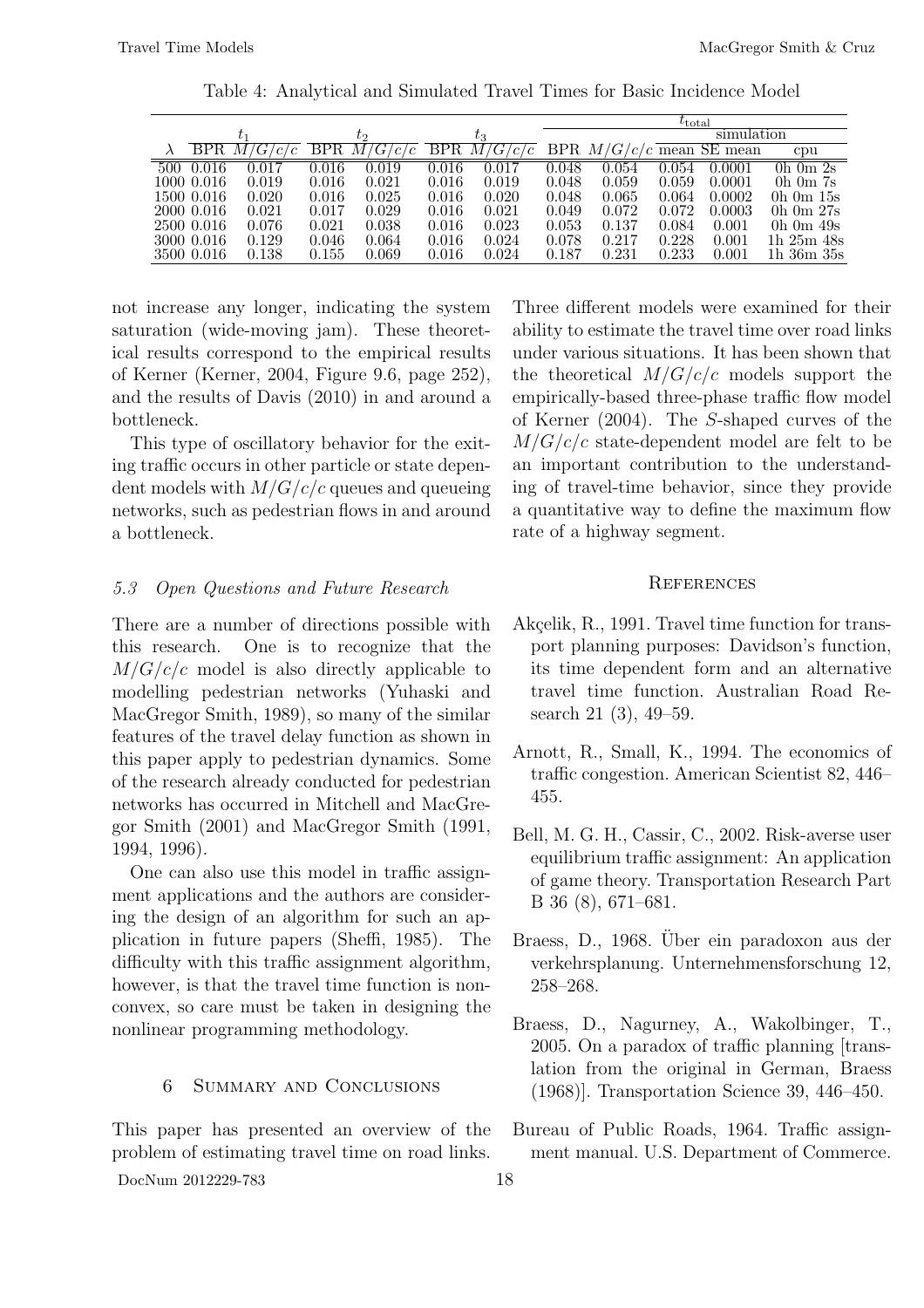

Figure 16: On-ramp Oscillatory Behavior

- Buriol, L. S., Hirsch, M. J., Pardalos, P. M., Querido, T., Resende, M. G. C., Ritt, M., 2010. A biased random-key genetic algorithm for road congestion minimization. Optimization Letters 4 (4), 619–633.
- Cheah, J.-Y., MacGregor Smith, J., 1994. Generalized  $M/G/C/C$  state dependent queueing models and pedestrian traffic flows. Queueing Systems 15 (1), 365–386.
- Cruz, F. R. B., MacGregor Smith, J., Medeiros, R. O., 2005. An  $M/G/C/C$  state dependent network simulation model. Computers & Operations Research 32 (4), 919–941.
- Cruz, F. R. B., Oliveira, P. C., Duczmal, L., 2010a. State-dependent stochastic mobility model in mobile communication networks. Simulation Modelling Practice and Theory 18 (3), 348–365.

Cruz, F. R. B., van Woensel, T., MacGregor Smith, J., Lieckens, K., 2010b. On the system optimum of traffic assignment in  $M/G/c/c$ state-dependent queueing networks. European Journal of Operational Research 201 (1), 183– 193.

- Davidson, K. B., 1966. A flow travel-time relationship for use in transportation planning. In: Proceedings 3rd Australian Road Research Board Conference (Part 1). Melbourne, Australia, pp. 183–194.
- Davis, L. C., 2010. Predicting travel time to limit congestion at a highway bottleneck. Physica A: Statistical Mechanics and its Applications 389 (17), 3588–3599.
- Dowling, R. G., Singh, R., Cheng, W. W.-K., 1998. Accuracy and performance of improved speed-flow curves. Journal Transportation Re-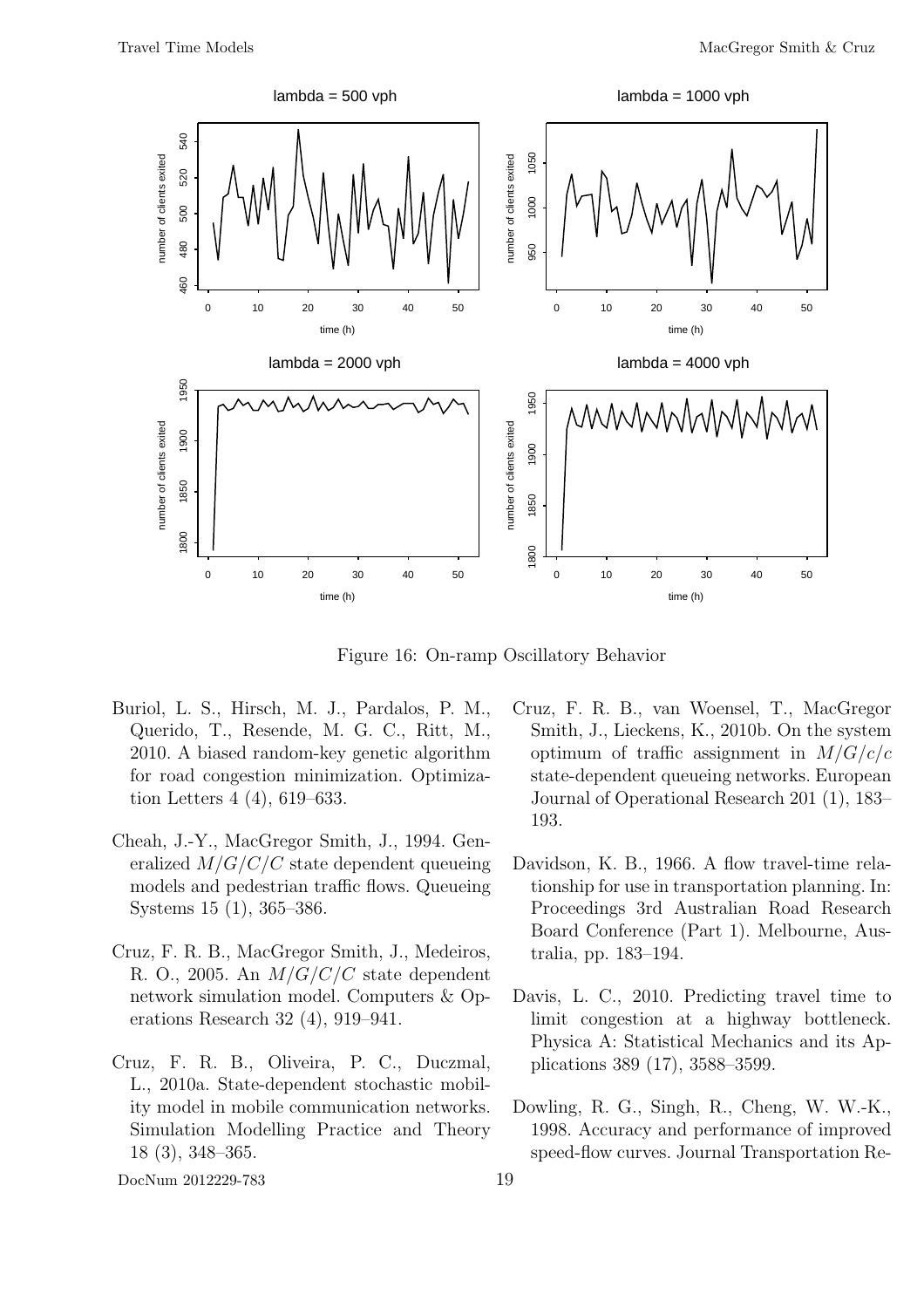search Record: Journal of the Transportation Research Board 1646, 9–17.

- García-Ródenas, R., López-García, M. L., Niño-Arbelaez, A., Verastegui-Rayo, D., 2006. A continuous whole-link travel time model with occupancy constraint. European Journal of Operational Research 175 (3), 1455–1471.
- Ghatee, M., Hashemi, S. M., 2009. Traffic assignment model with fuzzy level of travel demand: An efficient algorithm based on quasi-Logit formulas. European Journal of Operational Research 194 (2), 432–451.
- Hausner, J., Walker, W., Swersey, A. J., 1974. An analysis of the deployment of fire-fighting resources in Yonkers, New York. Report Number R-1566/2-HUD/CY, RAND Corporation, Santa Monica, CA.
- Horowitz, A. J., March 1991. Delay/volume relations for travel forecasting, based on the 1985 Highway Capacity Manual. Report FHWA-PD-92-015, FHWA, U.S. Department of Transportation.
- Insurance Services Office, 2011. Response time considerations. URL http://www.isomitigation.com
- Jain, R., MacGregor Smith, J., 1997. Modeling vehicular traffic flow using  $M/G/C/C$  state dependent queueing models. Transportation Science 31 (4), 324–336.
- Kerner, B. S., 2004. The Physics of Traffic. Springer, Berlin.
- Kerner, B. S., Demir, C., Herrtwich, R. G., Klenov, S. L., Rehborn, H., Aleksic, M., Haug, A., September 13-16 2005. Traffic state detection with floating car data in road networks. In: Proceedings of the 8th International IEEE Conference on Intelligent Transportation Systems. Vienna, Austria, pp. 700–705.
- MacGregor Smith, J., 1991. State dependent queueing models in emergency evacuation networks. Transportation Research Part B 25, 373–389.

- MacGregor Smith, J., 1994. Application of statedependent queues to pedestrian/vehicular network design. Operations Research 42, 414– 427.
- MacGregor Smith, J., 1996. Topological network design of state-dependent queueing networks. Networks 28, 55–68.
- May, A. D., 1990. Traffic Flow Fundamentals. Prentice-Hall, Englewood Cliffs, NJ.
- Mitchell, D. H., MacGregor Smith, J., 2001. Topological network design of pedestrian networks. Transportation Research Part B 35, 107–135.
- Nagurney, A., Qiang, Q., 2009. A relative total cost index for the evaluation of transportation network robustness in the presence of degradable links and alternative travel behavior. International Transactions in Operational Research 16 (1), 49–67.
- Prashker, J. N., Bekhor, S., 2000. Some observations on stochastic user equilibrium and system optimum of traffic assignment. Transportation Research Part B 34, 277–291.
- Rose, G., Taylor, M. A. P., Tisato, P., 1989. Estimating travel time functions for urban roads: Options and issues. Transportation Planning and Technology 14 (1), 63–82.
- Schónhof, M., Helbing, D., 2009. Criticism of three-phase traffic theory. Transportation Research Part B: Methodological 43 (7), 784– 797.
- Sheffi, Y., 1985. Urban Transportation Networks: Equilibrium Analysis with Mathematical Programming Methods. Prentice-Hall, Englewood Cliffs, NJ.
- Spiess, H., 1990. Conical volume delay functions. Transportation Science 24 (2), 153–158.
- Transportation Research Board, 2000. Highway capacity manual. Tech. rep., National Research Council, Washington, DC.